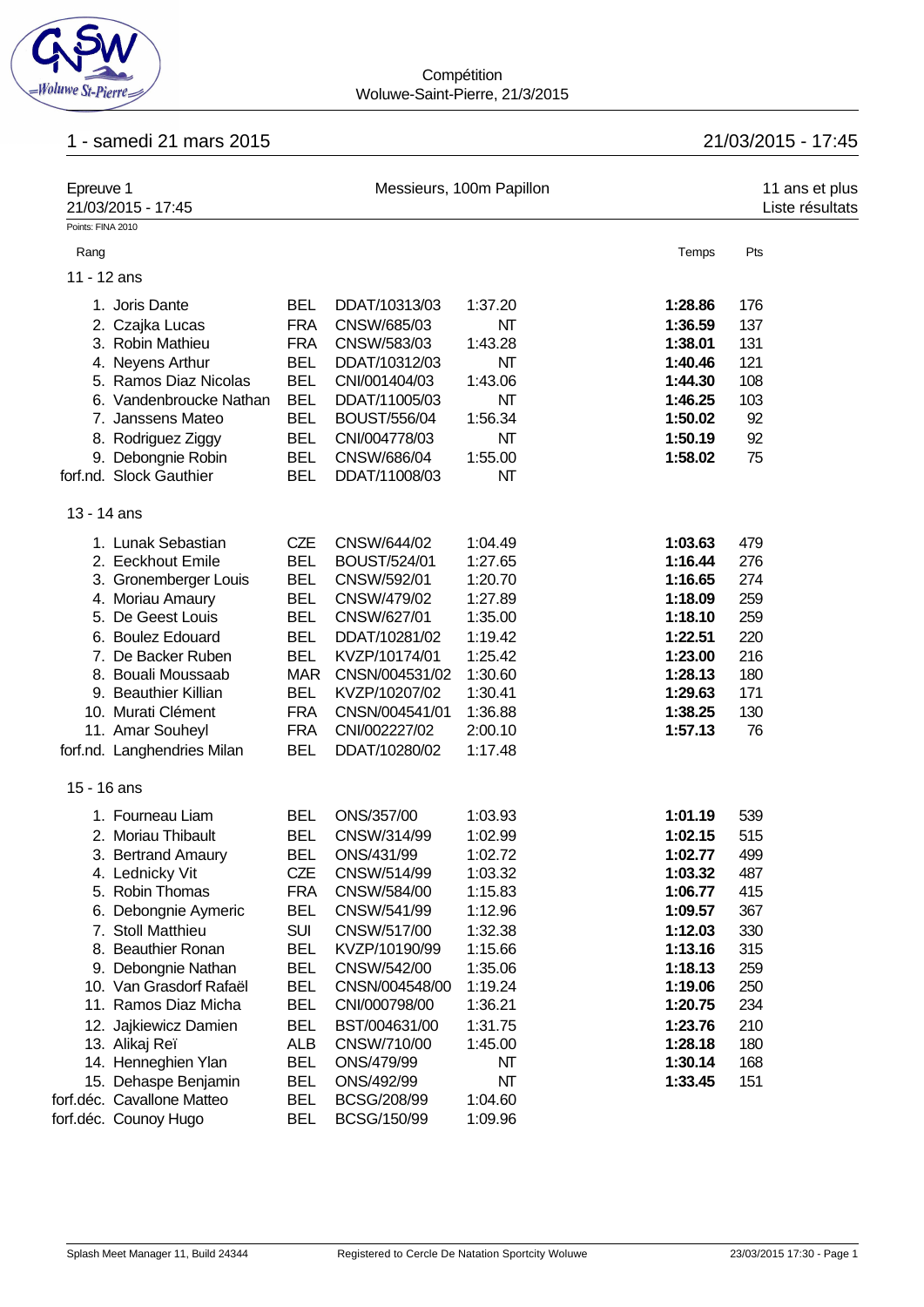

# Epreuve 1, Messieurs, 100m Papillon

## 17 ans et plus

| 1. Beckwee Emile         | <b>BEL</b> | DDAT/10217/98       | 1:04.76 | 1:05.00 | 450 |
|--------------------------|------------|---------------------|---------|---------|-----|
| 2. Goncalves Joshua      | <b>POR</b> | CNSW/630/98         | 1:04.81 | 1:07.00 | 411 |
| 3. Lheureux Tom          | BEL        | <b>BOUST/399/98</b> | 1:08.10 | 1:07.34 | 404 |
| 4. Van Schingen Ludovic  | BEL        | SCR/205/98          | 1:09.69 | 1:07.76 | 397 |
| 5. Verbauwhede Tristan   | BEL        | CNSW/400/96         | 1:08.53 | 1:08.08 | 391 |
| 6. Sulejmani Zamir       | BEL        | E4505/c148          | 1:11.51 | 1:08.81 | 379 |
| 7. Nigra Loic            | <b>BEL</b> | KVZP/10138/94       | 1:09.34 | 1:09.90 | 362 |
| 8. Surquin Nathan        | <b>BEL</b> | <b>BOUST/569/98</b> | 1:10.96 | 1:10.32 | 355 |
| 9. Colaux Baldovino      | <b>BEL</b> | CNI/000495/97       | 1:10.98 | 1:11.75 | 334 |
| 10. Camino Velasco Jaime | <b>ESP</b> | CNI/004775/90       | NT      | 1:29.36 | 173 |
| 11. Qazimi Erjon         | BEL        | CNI/003540/93       | NT      | 1:33.84 | 149 |
| disg. Ramos Diaz Sacha   | <b>BEL</b> | CNI/000799/98       | 1:13.17 |         |     |

| Epreuve 2<br>21/03/2015 - 18:00 |                                                                                                                                                                                                                                              |                                                                                                                                                        |                                                                                                                                                                                          | Dames, 100m Papillon                                                                                        | 11 ans et plus<br>Liste résultats                                                                                     |                                                                           |  |
|---------------------------------|----------------------------------------------------------------------------------------------------------------------------------------------------------------------------------------------------------------------------------------------|--------------------------------------------------------------------------------------------------------------------------------------------------------|------------------------------------------------------------------------------------------------------------------------------------------------------------------------------------------|-------------------------------------------------------------------------------------------------------------|-----------------------------------------------------------------------------------------------------------------------|---------------------------------------------------------------------------|--|
| Points: FINA 2010               |                                                                                                                                                                                                                                              |                                                                                                                                                        |                                                                                                                                                                                          |                                                                                                             |                                                                                                                       |                                                                           |  |
| Rang                            |                                                                                                                                                                                                                                              |                                                                                                                                                        |                                                                                                                                                                                          |                                                                                                             | Temps                                                                                                                 | Pts                                                                       |  |
| 11 - 12 ans                     |                                                                                                                                                                                                                                              |                                                                                                                                                        |                                                                                                                                                                                          |                                                                                                             |                                                                                                                       |                                                                           |  |
|                                 | 1. Noriega Burrill Aygul<br>2. Sneppe Diede<br>3. Lunakova Kristina<br>4. Van Mulder Katinka<br>5. Pigeon Kelly<br>6. Kovacs Adel<br>7. De Geest Constance<br>8. De Wilde Hanne<br>9. Hermans Célia<br>10. Rousseau Laura<br>11. Derenne Zoe | <b>AZE</b><br><b>BEL</b><br><b>CZE</b><br><b>BEL</b><br><b>BEL</b><br><b>HUN</b><br><b>BEL</b><br><b>BEL</b><br><b>BEL</b><br><b>BEL</b><br><b>BEL</b> | CNSW/635/03<br>DDAT/20296/03<br>CNSW/668/04<br>DDAT/20293/03<br>KVZP/20191/03<br>CNSW/641/04<br>CNSW/626/03<br>DDAT/20294/03<br><b>BOUST/571/04</b><br>ONS/463/03<br><b>BOUST/570/04</b> | 1:26.96<br>1:20.26<br>NT<br>1:34.40<br>NT<br>NT<br>NΤ<br>NΤ<br>NT<br>NT<br>1:46.63                          | 1:22.07<br>1:23.06<br>1:26.93<br>1:31.89<br>1:33.04<br>1:39.54<br>1:40.05<br>1:40.30<br>1:40.67<br>1:42.10<br>1:44.27 | 318<br>307<br>268<br>227<br>218<br>178<br>175<br>174<br>172<br>165<br>155 |  |
| 13 - 14 ans                     | 12. Wattiaux Julie                                                                                                                                                                                                                           | <b>BEL</b>                                                                                                                                             | ONS/442/03                                                                                                                                                                               | NT                                                                                                          | 1:45.83                                                                                                               | 148                                                                       |  |
|                                 | 1. Rossi Jacqueline<br>2. Senes Emma<br>3. Lednicka Hanka<br>4. Dunca Mara<br>5. Kopa Madli<br>6. Vanderstappen Kim<br>7. Wild Joséphine<br>8. Tabureau Lucie<br>9. Porton Olivia<br>10. Trioen Joke<br>11. Carananos Jade                   | <b>ITA</b><br><b>BEL</b><br><b>CZE</b><br><b>BEL</b><br><b>EST</b><br><b>BEL</b><br><b>GBR</b><br><b>BEL</b><br><b>BEL</b><br><b>BEL</b><br><b>BEL</b> | CNSW/473/02<br>CNSW/497/01<br>CNSW/512/01<br>CNSW/529/01<br>CNSW/633/02<br>KVZP/20185/01<br>CNSW/536/01<br>ONS/430/01<br>CNSW/534/02<br>DDAT/20279/02<br>SCR/191/02                      | 1:22.77<br>1:33.76<br>1:18.77<br>1:25.99<br>1:32.00<br>1:16.09<br>1:22.68<br>1:37.84<br>1:46.48<br>NT<br>NT | 1:11.95<br>1:14.43<br>1:17.12<br>1:17.37<br>1:19.76<br>1:20.08<br>1:32.96<br>1:34.28<br>1:35.21<br>1:39.27<br>1:49.14 | 473<br>427<br>384<br>380<br>347<br>343<br>219<br>210<br>204<br>180<br>135 |  |
| 15 - 16 ans                     | 1. Devreux Laura<br>2. Wuillem Sannerie<br>3. Brunelli Luana<br>4. Trioen Laura<br>5. Vantyghem Marion<br>6. Vukadin Anja                                                                                                                    | <b>BEL</b><br><b>BEL</b><br><b>BEL</b><br><b>BEL</b><br><b>BEL</b><br><b>CRO</b>                                                                       | CNSW/543/99<br>RBP/793/99<br>BCSG/241/99<br>DDAT/20269/00<br>ONS/386/00<br>RBP/822/00                                                                                                    | 1:18.09<br>1:22.64<br>1:25.01<br>1:31.70<br>1:44.43<br>1:38.54                                              | 1:17.12<br>1:19.15<br>1:23.62<br>1:30.32<br>1:33.31<br>1:37.55                                                        | 384<br>355<br>301<br>239<br>216<br>189                                    |  |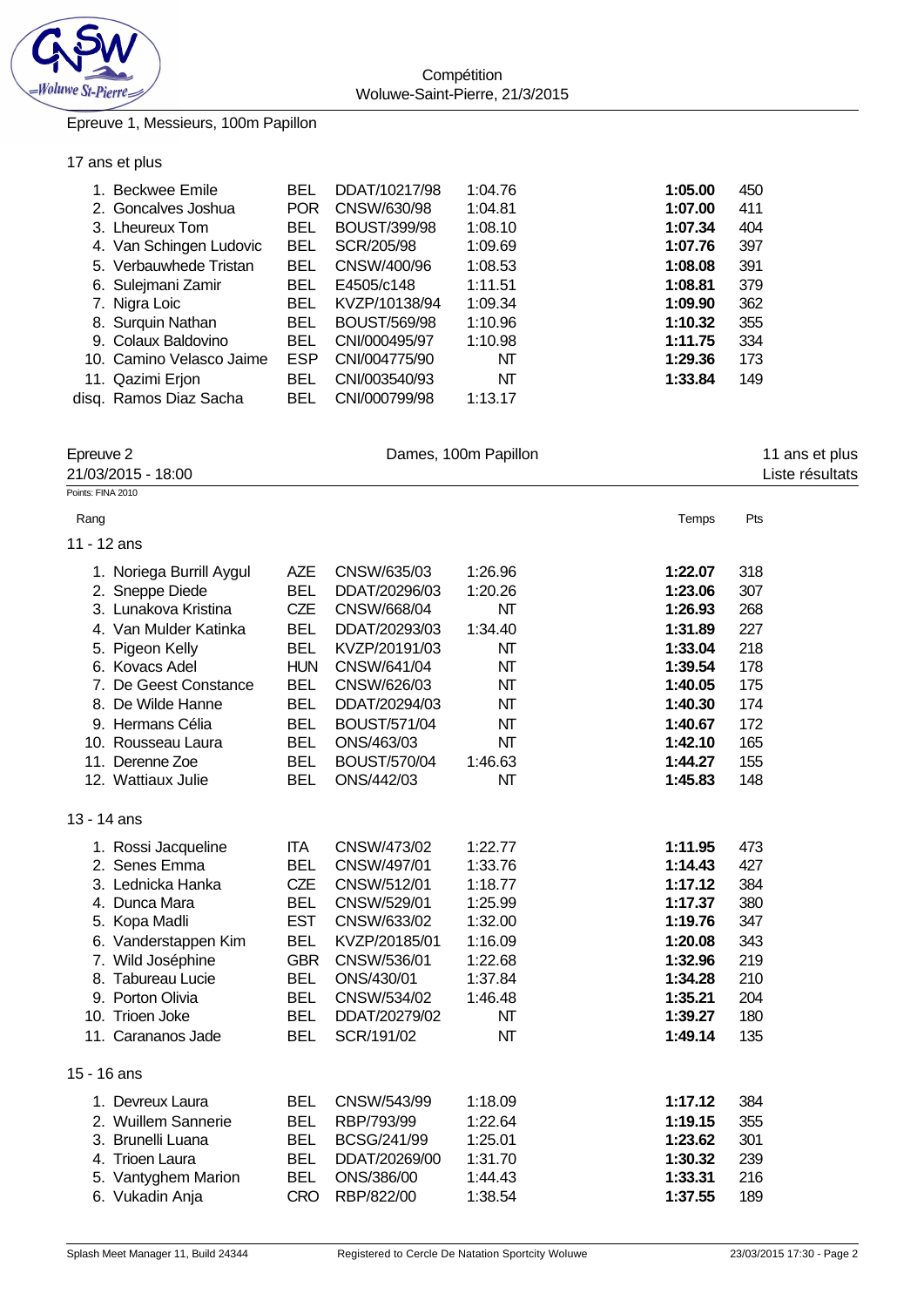

#### Epreuve 2, Dames, 100m Papillon

|  |  |  | 17 ans et plus |  |  |  |
|--|--|--|----------------|--|--|--|
|--|--|--|----------------|--|--|--|

| 1. De Wolf Silke             | BEL  | DDAT/20231/98       | 1:11.06 | 1:12.20 | 468 |
|------------------------------|------|---------------------|---------|---------|-----|
| 2. Baccauw Manon             | BEL  | <b>BCSG/238/98</b>  | 1:10.91 | 1:12.87 | 455 |
| 3. Francaux Alice            | BEL  | ONS/344/98          | 1:19.84 | 1:18.44 | 365 |
| 4. Cocu Florine              | BEL. | BCSG/242/98         | 1:21.14 | 1:19.46 | 351 |
| 5. Van Melkebeke Léonore BEL |      | <b>BOUST/423/97</b> | 1:21.10 | 1:21.46 | 325 |
| 6. Fourneau Sasha            | BEL  | ONS/358/97          | 1:20.39 | 1:27.04 | 267 |
| 7. Noriega Burrill Paloma    | ESP  | CNSW/662/98         | 1:29.40 | 1:28.41 | 254 |
| 8. Colassin Maureen          | BEL  | CNI/000380/89       | 1:31.00 | 1:38.13 | 186 |

| Epreuve 3<br>21/03/2015 - 18:21                                                                                               |                                                                                  |                                                                                               | Garçons, 100m Libre                                              |                                                                |                                        | 8 - 10 ans<br>Liste résultats     |
|-------------------------------------------------------------------------------------------------------------------------------|----------------------------------------------------------------------------------|-----------------------------------------------------------------------------------------------|------------------------------------------------------------------|----------------------------------------------------------------|----------------------------------------|-----------------------------------|
| Points: FINA 2010                                                                                                             |                                                                                  |                                                                                               |                                                                  |                                                                |                                        |                                   |
| Rang                                                                                                                          |                                                                                  |                                                                                               |                                                                  | Temps                                                          | Pts                                    |                                   |
| 9 ans                                                                                                                         |                                                                                  |                                                                                               |                                                                  |                                                                |                                        |                                   |
| 1. Aissaoui Ayman                                                                                                             | <b>BEL</b>                                                                       | CNSN/004527/06                                                                                | 1:38.82                                                          | 1:39.74                                                        | 104                                    |                                   |
| 10 ans                                                                                                                        |                                                                                  |                                                                                               |                                                                  |                                                                |                                        |                                   |
| 1. Sutera Livio<br>2. Maessen Finn<br>3. Bouali Mohamed<br>4. Vertenoeil Natan<br>forf.déc. Counoy Félix                      | <b>BEL</b><br><b>BEL</b><br>MAR<br><b>BEL</b><br><b>BEL</b>                      | BCSG/226/05<br>KVZP/11007/05<br>CNSN/004530/05<br>CNSN/004547/05<br>BCSG/222/05               | 1:23.06<br>1:28.41<br>1:23.94<br>1:35.81<br>1:19.43              | 1:24.47<br>1:24.47<br>1:24.80<br>1:38.13                       | 171 JA1<br>171<br>169<br>109           | JA <sub>2</sub>                   |
| Epreuve 4<br>21/03/2015 - 18:24                                                                                               |                                                                                  |                                                                                               | Filles, 100m Libre                                               |                                                                |                                        | 8 - 10 ans<br>Liste résultats     |
| Points: FINA 2010                                                                                                             |                                                                                  |                                                                                               |                                                                  |                                                                |                                        |                                   |
| Rang                                                                                                                          |                                                                                  |                                                                                               |                                                                  | Temps                                                          | Pts                                    |                                   |
| 9 ans                                                                                                                         |                                                                                  |                                                                                               |                                                                  |                                                                |                                        |                                   |
| 1. Dekens Jordane                                                                                                             | <b>BEL</b>                                                                       | CNSN/004764/06                                                                                | NT                                                               | 1:47.48                                                        | 113                                    |                                   |
| 10 ans                                                                                                                        |                                                                                  |                                                                                               |                                                                  |                                                                |                                        |                                   |
| 1. Dubreucq Magdalena<br>2. Willems Yousra                                                                                    | <b>BEL</b><br><b>BEL</b>                                                         | BCSG/214/05<br>CNSN/004765/05                                                                 | 1:18.02<br>NT                                                    | 1:19.58<br>1:51.13                                             | 280<br>102                             |                                   |
| Epreuve 5<br>21/03/2015 - 18:26<br>Points: FINA 2010                                                                          |                                                                                  |                                                                                               | Messieurs, 100m Dos                                              |                                                                |                                        | 11 ans et plus<br>Liste résultats |
| Rang                                                                                                                          |                                                                                  |                                                                                               |                                                                  | Temps                                                          | Pts                                    |                                   |
| 11 - 12 ans                                                                                                                   |                                                                                  |                                                                                               |                                                                  |                                                                |                                        |                                   |
| 1. Joris Luca<br>2. Marion Xavier<br>3. Duthoit Quentin<br>4. Robin Mathieu<br>5. Camerlynck Mathias<br>6. Huyghebaert Pacôme | <b>BEL</b><br><b>BEL</b><br><b>BEL</b><br><b>FRA</b><br><b>BEL</b><br><b>BEL</b> | DDAT/10292/03<br>CNSW/646/03<br>CNSW/004897/03<br>CNSW/583/03<br>KVZP/10208/04<br>CNSW/691/04 | 1:18.48<br>1:22.40<br><b>NT</b><br>1:25.65<br>1:31.77<br>1:31.64 | 1:19.27<br>1:19.69<br>1:26.41<br>1:26.78<br>1:29.92<br>1:31.20 | 281<br>276<br>217<br>214<br>192<br>184 |                                   |

7. De Bel Julien BEL BOUST/579/04 1:42.13 **1:33.88** 169 8. Vandenbroucke Nathan BEL DDAT/11005/03 1:33.28 **1:34.58** 165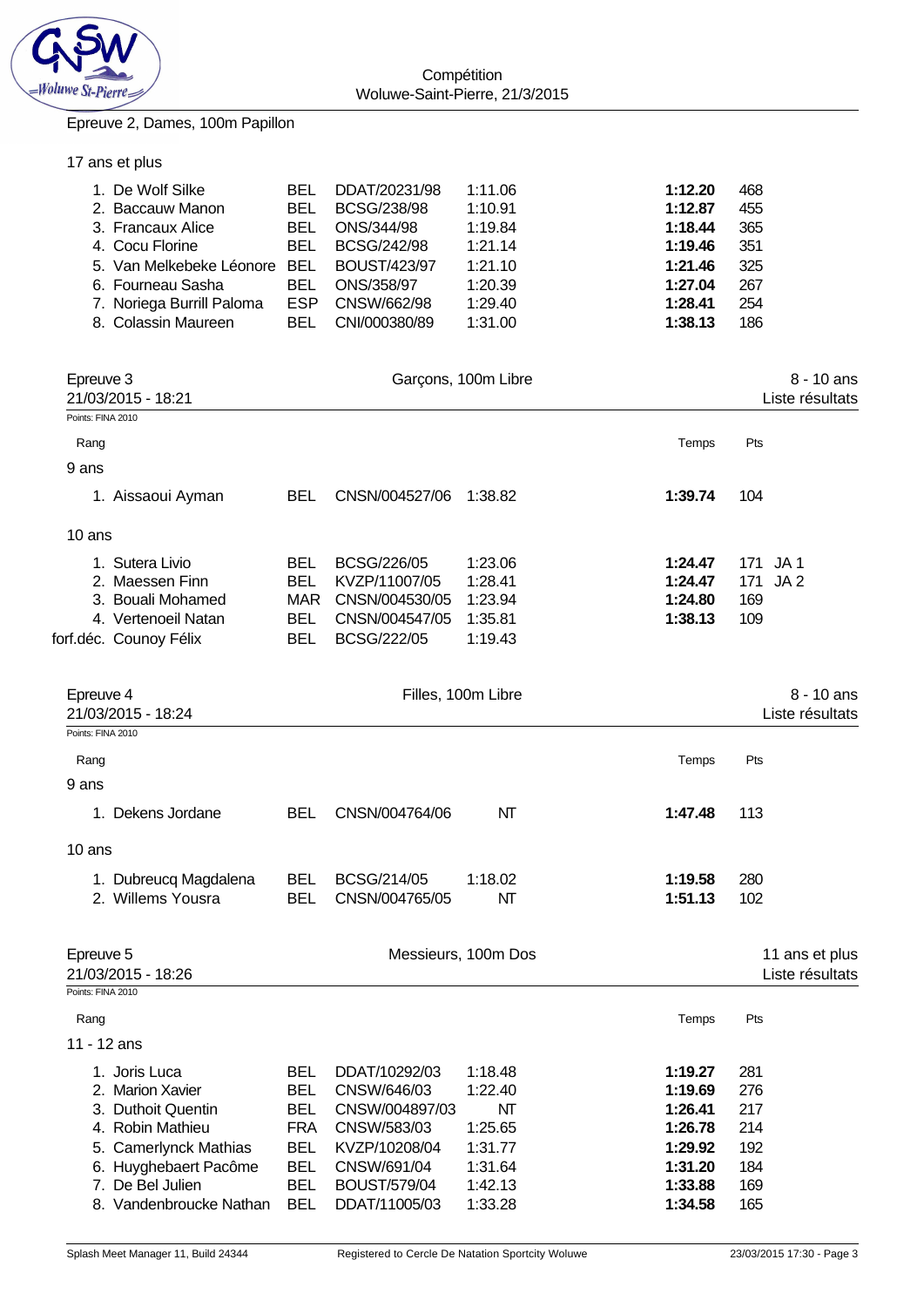

**Compétition** Woluwe-Saint-Pierre, 21/3/2015

## Epreuve 5, Garçons, 100m Dos, 11 - 12 ans

| Rang        |                                                                                                                                                                                                                                                                                                                                                                                                                                                                                                                                    |                                                                                                                                                                                                                                                                                                                                |                                                                                                                                                                                                                                                                                                                                                                                      |                                                                                                                                                                                                                                       | Temps                                                                                                                                                                                                                    | Pts                                                                                                                                     |
|-------------|------------------------------------------------------------------------------------------------------------------------------------------------------------------------------------------------------------------------------------------------------------------------------------------------------------------------------------------------------------------------------------------------------------------------------------------------------------------------------------------------------------------------------------|--------------------------------------------------------------------------------------------------------------------------------------------------------------------------------------------------------------------------------------------------------------------------------------------------------------------------------|--------------------------------------------------------------------------------------------------------------------------------------------------------------------------------------------------------------------------------------------------------------------------------------------------------------------------------------------------------------------------------------|---------------------------------------------------------------------------------------------------------------------------------------------------------------------------------------------------------------------------------------|--------------------------------------------------------------------------------------------------------------------------------------------------------------------------------------------------------------------------|-----------------------------------------------------------------------------------------------------------------------------------------|
|             | 9. Kadou Chadi<br>10. Rabahi Zakaria<br>11. Pillet Brecht<br>12. Jacques Lucas<br>13. Depoorter Jules<br>14. du Bus de Warnaffe G.                                                                                                                                                                                                                                                                                                                                                                                                 | <b>BEL</b><br><b>BEL</b><br><b>BEL</b><br><b>BEL</b><br><b>BEL</b><br><b>BEL</b>                                                                                                                                                                                                                                               | CNSW/690/03<br><b>RBP//03</b><br>DDAT/11017/04<br>CNSW/701/03<br>DDAT/10316/04<br>CNSW/687/03                                                                                                                                                                                                                                                                                        | 1:35.00<br>NΤ<br>1:34.76<br>NT<br>1:53.63<br>NT                                                                                                                                                                                       | 1:34.61<br>1:35.15<br>1:39.80<br>1:39.81<br>1:44.23<br>1:44.48                                                                                                                                                           | 165<br>162<br>140<br>140<br>123<br>122                                                                                                  |
|             | 15. De Munck Emiel<br>disq. Rodriguez Ziggy<br>forf.nd. Slock Gauthier<br>forf.déc. Rassart Victor                                                                                                                                                                                                                                                                                                                                                                                                                                 | <b>BEL</b><br><b>BEL</b><br><b>BEL</b><br><b>BEL</b>                                                                                                                                                                                                                                                                           | DDAT/11015/04<br>CNI/004778/03<br>DDAT/11008/03<br><b>RBP//03</b>                                                                                                                                                                                                                                                                                                                    | NΤ<br>NT<br>1:28.43<br>NΤ                                                                                                                                                                                                             | 1:46.31                                                                                                                                                                                                                  | 116                                                                                                                                     |
| 13 - 14 ans |                                                                                                                                                                                                                                                                                                                                                                                                                                                                                                                                    |                                                                                                                                                                                                                                                                                                                                |                                                                                                                                                                                                                                                                                                                                                                                      |                                                                                                                                                                                                                                       |                                                                                                                                                                                                                          |                                                                                                                                         |
|             | 1. Lunak Sebastian<br>2. De Backer Ruben<br>3. De Geest Louis<br>4. Moriau Amaury<br>5. Lescart Alexandre<br>6. Janssens Noe<br>7. Boulez Edouard<br>8. Gronemberger Louis<br>9. Kovacs Andras<br>10. Atanasov Kaloyan<br>11. Jensen Samuel<br>12. Dogot Jérôme<br>13. Van Hauwaert Joachim<br>14. Houtevelt Kyllian<br>15. Mambour Anton<br>16. Mambour Alexei<br>17. Denef Gregoire<br>18. Amar Souheyl<br>19. Carini Marco<br>20. Soyez Florian<br>disq. Mikus Loïc<br>disq. El Bahmouti Ibrahim<br>forf.nd. Langhendries Milan | <b>CZE</b><br><b>BEL</b><br><b>BEL</b><br><b>BEL</b><br><b>BEL</b><br><b>BEL</b><br><b>BEL</b><br><b>BEL</b><br><b>HUN</b><br><b>BUL</b><br><b>DEN</b><br><b>BEL</b><br><b>BEL</b><br><b>BEL</b><br><b>BEL</b><br><b>BEL</b><br><b>BEL</b><br><b>FRA</b><br><b>ITA</b><br><b>BEL</b><br><b>BEL</b><br><b>BEL</b><br><b>BEL</b> | CNSW/644/02<br>KVZP/10174/01<br>CNSW/627/01<br>CNSW/479/02<br>BCSG/180/01<br>BOUST/557/01<br>DDAT/10281/02<br>CNSW/592/01<br>CNSW/634/01<br>CNSW/703/02<br>SCR/196/02<br>SCR/193/02<br><b>BOUST/604/02</b><br>ZIOS/11004/02<br>SCR/198/01<br>SCR/197/02<br><b>BOUST/493/01</b><br>CNI/002227/02<br>CNI/004776/02<br>CNSN/004763/02<br>BCSG/236/02<br>CNSN/004478/01<br>DDAT/10280/02 | 1:09.76<br>1:15.05<br>1:28.00<br>1:16.39<br>1:19.76<br>1:22.51<br>1:17.18<br>1:25.24<br>1:30.00<br>NΤ<br>1:33.80<br>1:27.65<br>1:33.54<br>1:33.88<br>NΤ<br>1:38.36<br>1:42.23<br>1:46.51<br>NΤ<br>NΤ<br>1:37.44<br>1:27.86<br>1:20.95 | 1:07.76<br>1:15.24<br>1:17.30<br>1:17.40<br>1:20.04<br>1:21.02<br>1:23.73<br>1:24.15<br>1:25.23<br>1:26.19<br>1:27.87<br>1:28.13<br>1:29.11<br>1:31.34<br>1:32.00<br>1:32.65<br>1:33.76<br>1:36.07<br>1:48.12<br>1:53.64 | 450<br>328<br>303<br>302<br>273<br>263<br>238<br>235<br>226<br>218<br>206<br>204<br>198<br>183<br>179<br>176<br>170<br>158<br>110<br>95 |
| 15 - 16 ans |                                                                                                                                                                                                                                                                                                                                                                                                                                                                                                                                    |                                                                                                                                                                                                                                                                                                                                |                                                                                                                                                                                                                                                                                                                                                                                      |                                                                                                                                                                                                                                       |                                                                                                                                                                                                                          |                                                                                                                                         |
|             | 1. Lednicky Vit<br>2. Bertrand Amaury<br>3. De Smedt Jesse<br>4. Fourneau Liam<br>5. Robin Thomas<br>6. Six William<br>7. Meert Ward<br>8. Moriau Thibault<br>9. Debongnie Aymeric<br>10. Darge Martin<br>11. Ryckewaert Thibault<br>12. Mirabile Mattias<br>13. Canan Yusuf Taha<br>14. Hadj Walid                                                                                                                                                                                                                                | <b>CZE</b><br><b>BEL</b><br><b>BEL</b><br><b>BEL</b><br><b>FRA</b><br><b>BEL</b><br><b>BEL</b><br><b>BEL</b><br><b>BEL</b><br><b>BEL</b><br><b>BEL</b><br><b>BEL</b><br><b>BEL</b><br><b>BEL</b>                                                                                                                               | CNSW/514/99<br>ONS/431/99<br>ZIOS/10164/00<br>ONS/357/00<br>CNSW/584/00<br>BCSG/216/00<br>ZIOS/10167/00<br>CNSW/314/99<br>CNSW/541/99<br>SCR/181/99<br><b>BOUST/602/99</b><br>RBP/958/00<br>RBP/860/00<br>RBP/935/99                                                                                                                                                                 | 1:05.06<br>1:11.62<br>1:11.75<br>1:07.80<br>1:10.55<br>1:09.88<br>1:18.40<br>1:13.70<br>1:13.63<br>1:12.75<br>1:21.68<br>1:22.62<br>1:22.16<br>1:24.75                                                                                | 1:06.74<br>1:08.03<br>1:08.31<br>1:08.96<br>1:09.61<br>1:10.66<br>1:11.70<br>1:11.79<br>1:12.79<br>1:14.15<br>1:16.36<br>1:21.28<br>1:21.34<br>1:22.69                                                                   | 471<br>445<br>439<br>427<br>415<br>397<br>380<br>378<br>363<br>343<br>314<br>260<br>260<br>247                                          |
|             | 15. Henneghien Ylan<br>16. Dehaspe Benjamin<br>17. Huwaert Jules                                                                                                                                                                                                                                                                                                                                                                                                                                                                   | <b>BEL</b><br><b>BEL</b><br><b>BEL</b>                                                                                                                                                                                                                                                                                         | ONS/479/99<br>ONS/492/99<br>RBP/964/99                                                                                                                                                                                                                                                                                                                                               | NΤ<br>NT<br>1:32.30                                                                                                                                                                                                                   | 1:23.58<br>1:27.33<br>1:30.02                                                                                                                                                                                            | 239<br>210<br>192                                                                                                                       |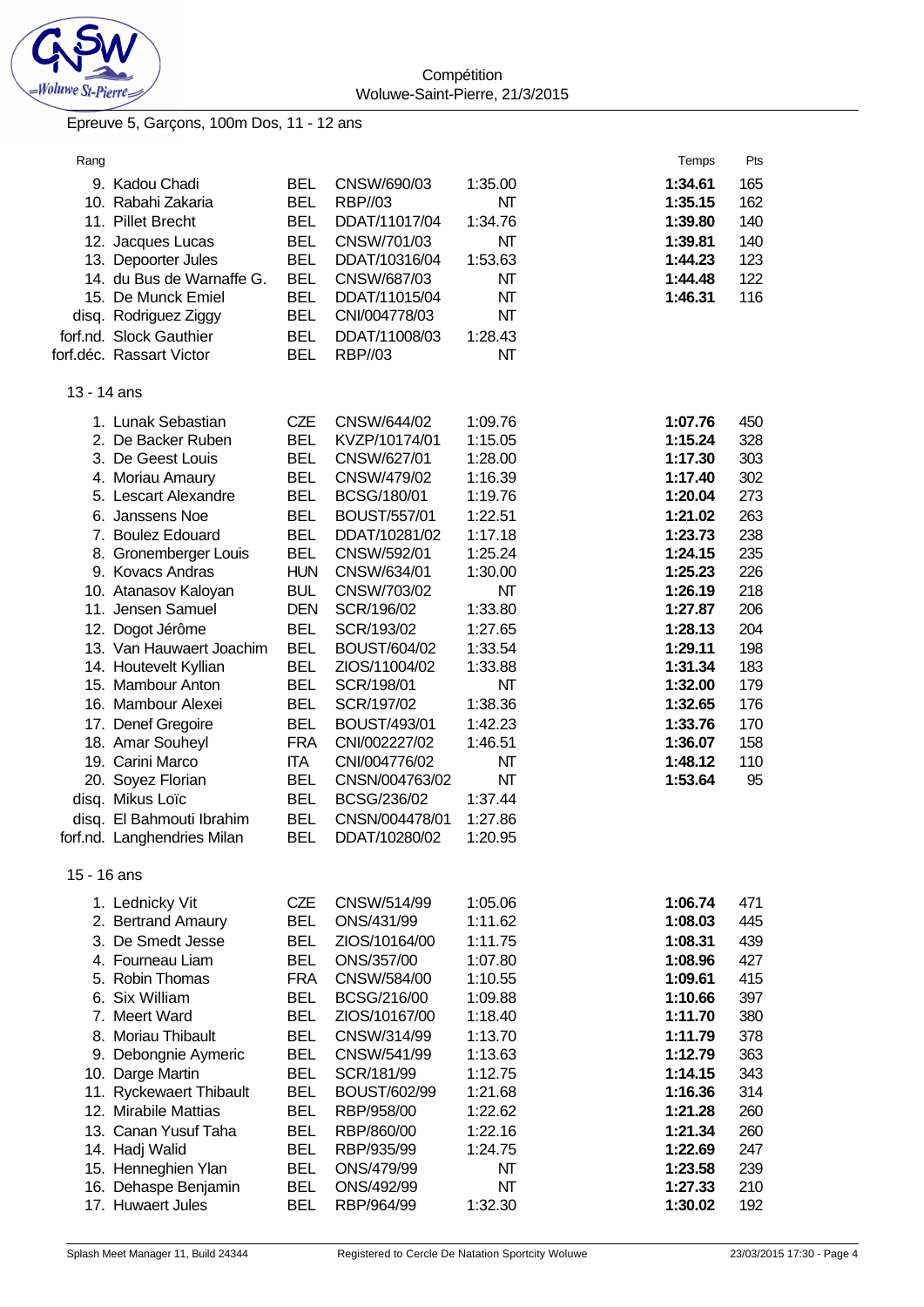

## Epreuve 5, Garçons, 100m Dos, 15 - 16 ans

| Rang |                                |            |                     |         | Temps   | Pts |
|------|--------------------------------|------------|---------------------|---------|---------|-----|
|      | 18. Collard Florian            | <b>BEL</b> | CNSW/589/99         | 1:36.80 | 1:30.63 | 188 |
|      | 19. Schrooyen Arno             | BEL        | CNSN/004545/99      | 1:34.26 | 1:33.22 | 172 |
|      | 20. Everaets Antoine           | <b>BEL</b> | RBP/870/00          | 1:33.55 | 1:34.18 | 167 |
|      | 21. Trillet Antoine            | <b>BEL</b> | CNSW/651/99         | 1:36.23 | 1:36.57 | 155 |
|      | forf.déc. Souillat Nicolas     | <b>BEL</b> | RBP/957/99          | NΤ      |         |     |
|      | forf.déc. George Xavier        | IRL        | CNSW/657/99         | NΤ      |         |     |
|      | 17 ans et plus                 |            |                     |         |         |     |
|      | 1. Crouquet Adrien             | <b>BEL</b> | CNSW/671/94         | 1:13.00 | 1:07.06 | 464 |
|      | 2. Michotte Hadrien            | <b>BEL</b> | CNSW/023/89         | 1:10.76 | 1:09.48 | 417 |
|      | 3. Beckwee Emile               | <b>BEL</b> | DDAT/10217/98       | 1:07.98 | 1:11.20 | 388 |
| 4.   | De Cock Justin                 | <b>BEL</b> | <b>BOUST/517/98</b> | 1:09.83 | 1:12.09 | 374 |
|      | 5. Surquin Nathan              | <b>BEL</b> | <b>BOUST/569/98</b> | 1:14.88 | 1:13.51 | 352 |
|      | 6. Pansaerts Thomas            | <b>BEL</b> | <b>BOUST/568/97</b> | 1:12.32 | 1:14.38 | 340 |
|      | 7. Vander Elst Robin           | <b>BEL</b> | ZIOS/10160/97       | 1:20.38 | 1:19.71 | 276 |
|      | 8. Farrapa Pinguinhas LucasPOR |            | CNSN/004537/98      | 1:20.39 | 1:21.24 | 261 |
| 9.   | De Smet Robin                  | BEL.       | ZIOS/11005/98       | 1:36.11 | 1:31.15 | 185 |
|      | forf.déc. Lindberg Michael     | SWE        | CNSW/426/97         | 1:17.39 |         |     |
|      |                                |            |                     |         |         |     |

| Epreuve 6         | Dames, 100m Dos<br>21/03/2015 - 18:47 |            |                     |         |         | 11 ans et plus<br>Liste résultats |  |
|-------------------|---------------------------------------|------------|---------------------|---------|---------|-----------------------------------|--|
| Points: FINA 2010 |                                       |            |                     |         |         |                                   |  |
| Rang              |                                       |            |                     |         | Temps   | Pts                               |  |
| 11 - 12 ans       |                                       |            |                     |         |         |                                   |  |
|                   | 1. Sneppe Diede                       | BEL        | DDAT/20296/03       | 1:17.13 | 1:22.13 | 354                               |  |
|                   | 2. Dunca Audrey                       | BEL        | CNSW/628/03         | 1:22.02 | 1:23.70 | 334                               |  |
|                   | 3. Linden Ylva                        | <b>SWE</b> | CNSW/692/03         | 1:22.83 | 1:24.23 | 328                               |  |
|                   | 4. Pena Fernandez Juliette            | <b>BEL</b> | CNSW/649/03         | 1:29.56 | 1:26.85 | 299                               |  |
|                   | 5. Hurson Aisling                     | <b>IRL</b> | CNSW/702/04         | NT      | 1:27.60 | 292                               |  |
|                   | 6. Pigeon Kelly                       | <b>BEL</b> | KVZP/20191/03       | 1:25.62 | 1:28.23 | 285                               |  |
|                   | 7. Van Mulder Katinka                 | <b>BEL</b> | DDAT/20293/03       | 1:28.30 | 1:29.27 | 275                               |  |
|                   | 8. Lunakova Kristina                  | CZE        | CNSW/668/04         | 1:29.89 | 1:30.33 | 266                               |  |
|                   | 9. Hermans Célia                      | <b>BEL</b> | BOUST/571/04        | 1:32.58 | 1:30.40 | 265                               |  |
|                   | 10. Rousseau Laura                    | <b>BEL</b> | ONS/463/03          | 1:40.17 | 1:32.48 | 248                               |  |
|                   | Kovacs Adel                           | <b>HUN</b> | CNSW/641/04         | 1:33.71 | 1:32.48 | 248                               |  |
|                   | 12. Wattiaux Julie                    | <b>BEL</b> | ONS/442/03          | 1:32.32 | 1:33.53 | 239                               |  |
|                   | 13. Crabbe Lore                       | <b>BEL</b> | DDAT/21000/04       | 1:34.71 | 1:35.43 | 225                               |  |
|                   | 14. Godfriaux Laura                   | <b>BEL</b> | BOUST/576/04        | 1:40.10 | 1:37.34 | 212                               |  |
|                   | 15. De Backer Annelore                | BEL        | KVZP/21008/04       | 1:42.95 | 1:37.86 | 209                               |  |
|                   | 16. Appeltans Maxine                  | <b>BEL</b> | CNSW/704/04         | NΤ      | 1:38.40 | 206                               |  |
|                   | 17. Dechamps Maas Isaline             | <b>BEL</b> | CNSN/004534/04      | 1:44.99 | 1:40.41 | 193                               |  |
|                   | 18. Derenne Zoe                       | <b>BEL</b> | <b>BOUST/570/04</b> | 1:44.61 | 1:43.78 | 175                               |  |
|                   | 19. Mikus Coraline                    | <b>BEL</b> | BCSG/235/04         | 1:55.46 | 1:45.41 | 167                               |  |
|                   | forf.nd. El Ghazili Oumaya            | <b>BEL</b> | BOUST/004440/03     | NΤ      |         |                                   |  |
|                   | forf.nd. Peeters Elisa                | <b>BEL</b> | <b>BOUST/584/04</b> | 1:37.75 |         |                                   |  |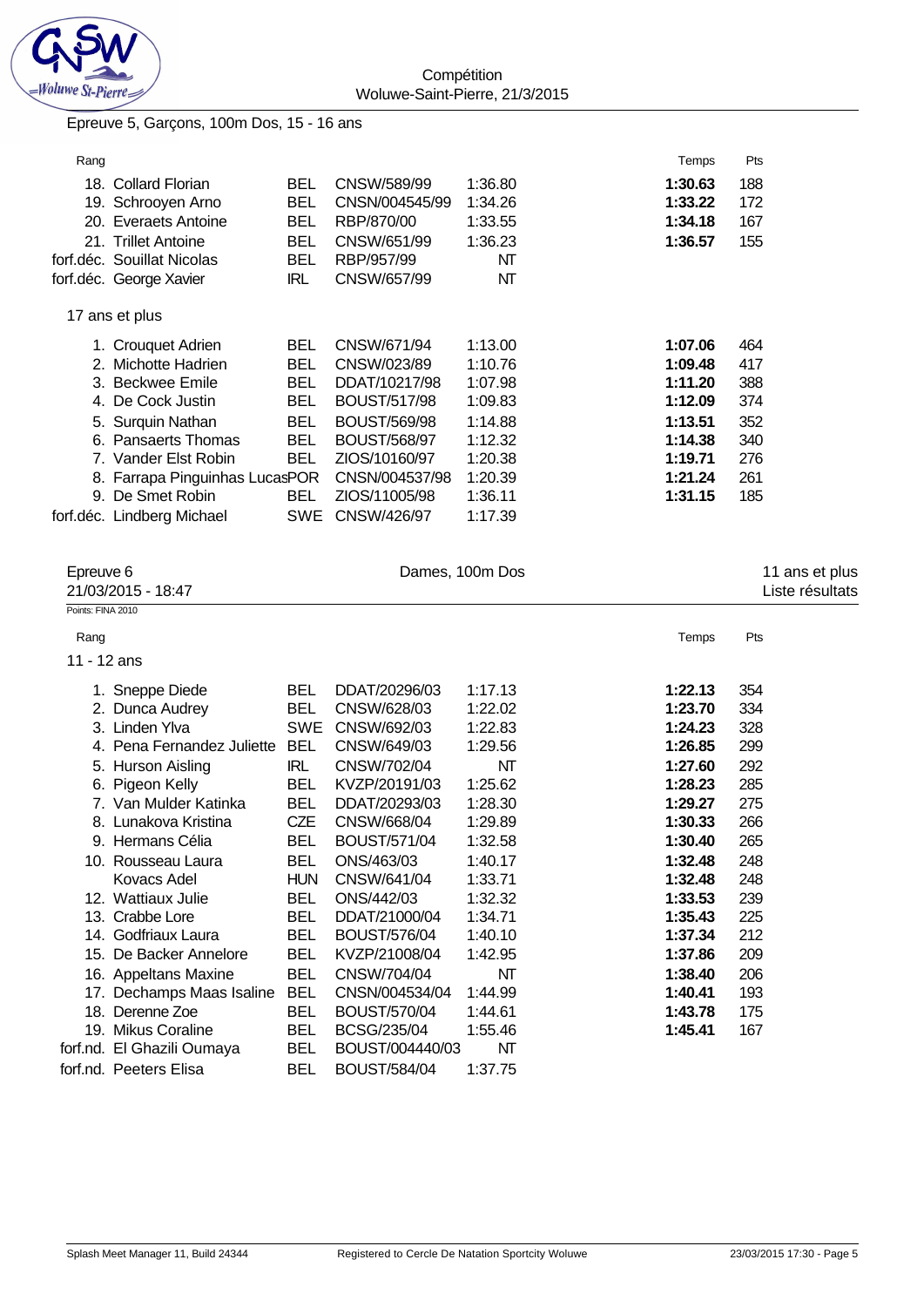

## Epreuve 6, Dames, 100m Dos

### 13 - 14 ans

|             | 1. Dunca Mara                           | <b>BEL</b> | CNSW/529/01                | 1:13.31 | 1:14.93            | 466 |
|-------------|-----------------------------------------|------------|----------------------------|---------|--------------------|-----|
|             | 2. Huyghebaert Imane                    | <b>BEL</b> | CNSW/490/01                | 1:17.20 | 1:16.05            | 446 |
|             | 3. Lednicka Hanka                       | CZE        | CNSW/512/01                | 1:17.42 | 1:18.37            | 407 |
|             | 4. Rossi Jacqueline                     | <b>ITA</b> | CNSW/473/02                | 1:15.36 | 1:18.93            | 399 |
|             | 5. Guzaite Ema                          | <b>LTU</b> | CNSW/689/02                | 1:25.93 | 1:21.83            | 358 |
|             | 6. Delvaux Elise                        | <b>BEL</b> | <b>BOUST/522/02</b>        | 1:21.69 | 1:22.23            | 353 |
|             | 7. Nava Alexandra                       | <b>ITA</b> | CNSW/546/01                | 1:21.84 | 1:23.03            | 342 |
|             | 8. Van Oudenhove Ninon                  | <b>BEL</b> | CNSW/699/02                | 1:23.57 | 1:23.54            | 336 |
|             | 9. Tabureau Lucie                       | <b>BEL</b> | ONS/430/01                 | 1:23.02 | 1:23.72            | 334 |
|             | 10. Blothiaux Aline                     | <b>BEL</b> | BCSG/240/01                | 1:20.07 | 1:24.56            | 324 |
|             | 11. Van Genechten Fien                  | <b>BEL</b> | KVZP/20197/01              | 1:28.66 | 1:24.86            | 321 |
|             | 12. De Niels Indra                      | <b>BEL</b> | ZIOS/20100/02              | 1:34.20 | 1:25.77            | 311 |
|             | 13. Heymans Alissia                     | <b>BEL</b> | CNSW/632/01                | 1:28.18 | 1:27.10            | 297 |
|             | 14. Wild Joséphine                      | <b>GBR</b> | CNSW/536/01                | 1:28.16 | 1:27.66            | 291 |
|             | 15. Kiambi Pauline                      | <b>BEL</b> | KVZP/21005/02              | 1:34.90 | 1:27.98            | 288 |
|             | 16. Girboux Fanette                     | <b>BEL</b> | BOUST/608/02               | 1:30.62 | 1:28.79            | 280 |
|             | 17. Carton Sam                          | <b>BEL</b> | DDAT/20274/02              | 1:23.82 | 1:29.07            | 277 |
|             |                                         |            |                            |         |                    | 266 |
|             | 18. Trioen Joke                         | <b>BEL</b> | DDAT/20279/02              | 1:27.19 | 1:30.27            | 255 |
|             | 19. Lopez de Goicoechea LeirESP         |            | CNSW/643/02<br>CNSW/538/02 | 1:37.50 | 1:31.60<br>1:31.79 |     |
|             | 20. Buggenhout Natalia                  | <b>BEL</b> |                            | 1:47.35 |                    | 253 |
|             | 21. Dechamps Maas Annaïs BEL            |            | CNSN/004533/01             | 1:31.72 | 1:32.36            | 249 |
|             | 22. Carananos Jade                      | <b>BEL</b> | SCR/191/02                 | 1:26.15 | 1:34.00            | 236 |
|             | 23. Ledesma Alvira Ana                  | <b>ESP</b> | CNSW/004442/02             | NT      | 1:34.42            | 233 |
|             | 24. Laso Iglesias Sara-Oliva ESP        |            | CNSW/642/02                | 1:39.37 | 1:39.57            | 198 |
|             | forf.nd. Zelena Tereza                  | CZE        | RBP/942/01                 | 1:37.02 |                    |     |
| 15 - 16 ans |                                         |            |                            |         |                    |     |
|             | 1. Buggenhout Niki                      | <b>BEL</b> | CNSW/418/00                | 1:14.13 | 1:09.47            | 585 |
|             | 2. Devreux Laura                        | <b>BEL</b> | CNSW/543/99                | 1:11.02 | 1:12.00            | 525 |
|             | 3. Van Oudenhove Naïs                   | <b>BEL</b> | CNSW/551/99                | 1:15.54 | 1:15.46            | 456 |
|             | 4. Wuillem Sannerie                     | <b>BEL</b> | RBP/793/99                 | 1:20.22 | 1:19.36            | 392 |
|             | 5. Deladrier Margault                   | <b>BEL</b> | BCSG/243/00                | 1:17.57 | 1:19.41            | 392 |
|             | 6. Vander Elst Anke                     | <b>BEL</b> | ZIOS/20177/99              | 1:20.72 | 1:22.77            | 346 |
|             | 7. De Niels Jarka                       | <b>BEL</b> | ZIOS/20173/00              | 1:33.20 | 1:23.38            | 338 |
|             | 8. Want Manon                           | <b>BEL</b> | RBP/963/00                 | 1:23.42 | 1:23.84            | 333 |
|             | 9. Delmotte Elodie                      | <b>BEL</b> | <b>BOUST/509/99</b>        | 1:18.59 | 1:24.13            | 329 |
|             | 10. Trioen Laura                        | <b>BEL</b> | DDAT/20269/00              | 1:17.86 | 1:24.79            | 322 |
|             | 11. Vantyghem Marion                    | <b>BEL</b> | ONS/386/00                 | 1:29.43 | 1:24.86            | 321 |
|             | 12. Decloedt Marie                      | <b>BEL</b> | KVZP/20195/00              | 1:30.99 | 1:29.38            | 274 |
|             | 13. Dekens Océane                       | <b>BEL</b> | CNSN/004535/00             | 1:29.41 | 1:31.40            | 257 |
|             | 14. Troniseck Marie                     | <b>BEL</b> | RBP/918/00                 | 1:28.35 | 1:31.71            | 254 |
|             |                                         | <b>CRO</b> | RBP/822/00                 | 1:27.39 | 1:33.02            | 243 |
|             | 15. Vukadin Anja<br>16. Parekh Carolina | <b>USA</b> | CNSW/693/00                | NT      | 1:36.79            | 216 |
|             | forf.nd. Noiset Sorenza                 | <b>BEL</b> |                            | 1:21.25 |                    |     |
|             |                                         |            | CNSW/396/99                | 1:16.21 |                    |     |
|             | forf.déc. Huyghebaert Léone             | <b>BEL</b> | CNSW/462/99                |         |                    |     |
|             | 17 ans et plus                          |            |                            |         |                    |     |
|             | 1. De Wolf Silke                        | BEL        | DDAT/20231/98              | 1:11.28 | 1:13.74            | 489 |
|             | 2. Volcher Caroline                     | <b>BEL</b> | BST/004624/98              | 1:09.16 | 1:14.55            | 473 |
|             | 3. Stoll Justine                        | <b>SUI</b> | CNSW/516/97                | 1:12.72 | 1:16.76            | 434 |
|             | 4. Francaux Alice                       | <b>BEL</b> | ONS/344/98                 | 1:17.90 | 1:18.20            | 410 |
|             | 5. Pivont Laura                         | <b>BEL</b> | CNSW/313/98                | 1:13.57 | 1:20.20            | 380 |
|             | 6. Spitaels Melissa                     | <b>BEL</b> | ZIOS/21008/98              | 1:24.46 | 1:24.55            | 324 |
|             | 7. Fernandez Joy                        | <b>BEL</b> | CNI/000308/92              | 1:25.17 | 1:26.67            | 301 |
|             |                                         |            |                            |         |                    |     |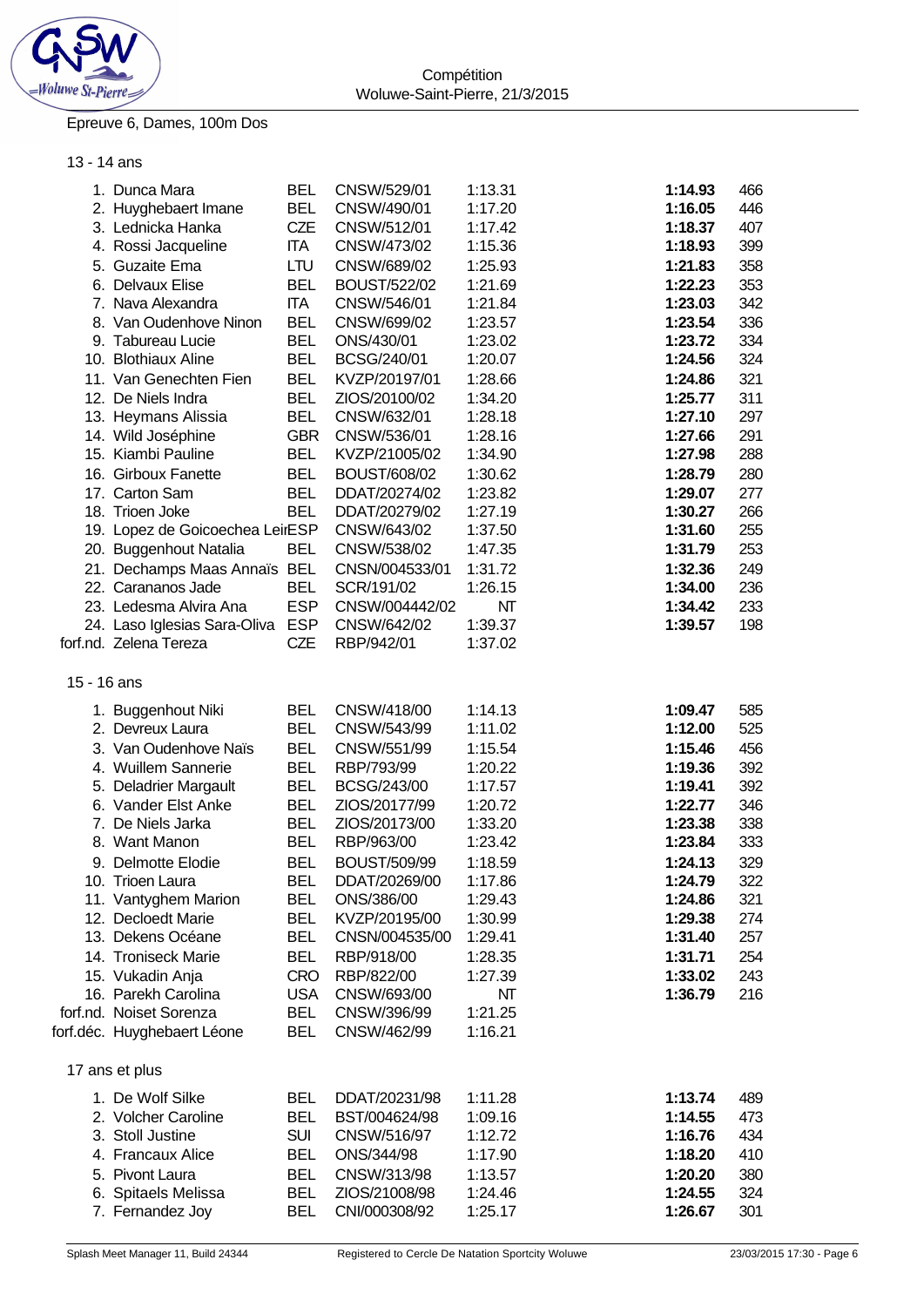

**Compétition** Woluwe-Saint-Pierre, 21/3/2015

## Epreuve 6, Dames, 100m Dos, 17 ans et plus

| Rang |                            |      |               |         | Temps   | Pts |
|------|----------------------------|------|---------------|---------|---------|-----|
|      | 8. Fourneau Sasha          | BEL  | ONS/358/97    | 1:28.19 | 1:27.06 | 297 |
|      | 9. Deneyer Nina            | BEL  | ZIOS/20166/97 | 1:26.87 | 1:28.93 | 279 |
|      | 10. Mangialetto Jessica    | BEL  | CNI/000255/94 | 1:26.75 | 1:29.21 | 276 |
|      | 11. Noriega Burrill Paloma | ESP. | CNSW/662/98   | 1:28.89 | 1:29.55 | 273 |
|      | 12. Porton Leslie          | BEL  | RBP/920/97    | 1:24.64 | 1:30.86 | 261 |
|      | 13. Kieckens Ymke          | BEL  | ZIOS/20168/97 | 1:33.27 | 1:31.85 | 253 |
|      | 14. Godefroid Marine       | BEL  | BST/004742/94 | NT      | 1:33.24 | 242 |
|      | 15. Boudouasel Leila       | BEL  | CNI/003545/98 | 1:43.20 | 1:36.65 | 217 |

| Epreuve 7<br>21/03/2015 - 19:18 |                           |            |                     | Messieurs, 100m Brasse | 11 ans et plus<br>Liste résultats |     |  |
|---------------------------------|---------------------------|------------|---------------------|------------------------|-----------------------------------|-----|--|
| Points: FINA 2010               |                           |            |                     |                        |                                   |     |  |
| Rang                            |                           |            |                     |                        | Temps                             | Pts |  |
| 11 - 12 ans                     |                           |            |                     |                        |                                   |     |  |
|                                 | 1. Marion Xavier          | <b>BEL</b> | CNSW/646/03         | 1:45.79                | 1:32.23                           | 256 |  |
|                                 | 2. Joris Dante            | <b>BEL</b> | DDAT/10313/03       | 1:37.35                | 1:38.48                           | 210 |  |
|                                 | 3. Czajka Lucas           | <b>FRA</b> | CNSW/685/03         | 1:42.00                | 1:38.66                           | 209 |  |
|                                 | 4. Kadou Chadi            | <b>BEL</b> | CNSW/690/03         | 1:55.00                | 1:42.10                           | 188 |  |
|                                 | 5. Debongnie Robin        | <b>BEL</b> | CNSW/686/04         | 1:42.39                | 1:43.28                           | 182 |  |
|                                 | 6. Janssens Mateo         | <b>BEL</b> | <b>BOUST/556/04</b> | 1:43.75                | 1:43.96                           | 178 |  |
|                                 | 7. Rabahi Zakaria         | <b>BEL</b> | <b>RBP//03</b>      | NT                     | 1:44.69                           | 175 |  |
|                                 | 8. Torfs Max              | <b>BEL</b> | DDAT/11001/04       | 1:42.21                | 1:44.89                           | 174 |  |
|                                 | 9. Camerlynck Mathias     | <b>BEL</b> | KVZP/10208/04       | 1:46.32                | 1:45.14                           | 172 |  |
|                                 | 10. De Graeve René        | <b>BEL</b> | DDAT/11004/04       | 1:49.77                | 1:45.30                           | 172 |  |
|                                 | 11. Neyens Arthur         | <b>BEL</b> | DDAT/10312/03       | 1:42.26                | 1:48.25                           | 158 |  |
|                                 | 12. Jacques Lucas         | <b>BEL</b> | CNSW/701/03         | 1:55.00                | 1:49.49                           | 153 |  |
|                                 | 13. Huyghebaert Pacôme    | <b>BEL</b> | CNSW/691/04         | 1:45.49                | 1:49.76                           | 152 |  |
|                                 | 14. De Bel Julien         | <b>BEL</b> | <b>BOUST/579/04</b> | NT                     | 1:49.88                           | 151 |  |
|                                 | 15. Demaj Valdrim         | <b>BEL</b> | CNSN/004536/03      | NT                     | 1:50.99                           | 147 |  |
|                                 | 16. du Bus de Warnaffe G. | <b>BEL</b> | CNSW/687/03         | NT                     | 1:51.59                           | 144 |  |
|                                 | 17. De Munck Emiel        | <b>BEL</b> | DDAT/11015/04       | 1:52.95                | 1:54.61                           | 133 |  |
|                                 | forf.nd. Slock Gauthier   | <b>BEL</b> | DDAT/11008/03       | 1:42.11                |                                   |     |  |
|                                 | forf.déc. Rassart Victor  | <b>BEL</b> | <b>RBP//03</b>      | NT                     |                                   |     |  |
| 13 - 14 ans                     |                           |            |                     |                        |                                   |     |  |
|                                 | 1. Eeckhout Emile         | <b>BEL</b> | <b>BOUST/524/01</b> | 1:20.63                | 1:20.21                           | 389 |  |
|                                 | 2. Janssens Noe           | <b>BEL</b> | <b>BOUST/557/01</b> | 1:23.64                | 1:24.09                           | 338 |  |
|                                 | 3. Beauthier Killian      | <b>BEL</b> | KVZP/10207/02       | 1:24.88                | 1:25.41                           | 322 |  |
|                                 | 4. Denef Gregoire         | <b>BEL</b> | BOUST/493/01        | 1:34.00                | 1:31.27                           | 264 |  |
|                                 | 5. Mambour Anton          | <b>BEL</b> | SCR/198/01          | 1:31.34                | 1:32.58                           | 253 |  |
|                                 | 6. Simon Florian          | <b>BEL</b> | CNSN/004550/01      | 1:34.28                | 1:34.30                           | 239 |  |
|                                 | 7. Atanasov Kaloyan       | <b>BUL</b> | CNSW/703/02         | 1:38.00                | 1:34.57                           | 237 |  |
|                                 | 8. Murati Clément         | <b>FRA</b> | CNSN/004541/01      | 1:36.87                | 1:37.57                           | 216 |  |
|                                 | 9. Ghesquiere Martin      | <b>BEL</b> | BCSG/223/02         | 1:36.73                | 1:38.84                           | 208 |  |
|                                 | 10. Soliman Omar          | <b>BEL</b> | CNSW/709/01         | NT                     | 1:43.09                           | 183 |  |
|                                 | 11. Mambour Alexei        | <b>BEL</b> | SCR/197/02          | 1:50.89                | 1:46.55                           | 166 |  |
|                                 | 12. Van Hauwaert Joachim  | <b>BEL</b> | <b>BOUST/604/02</b> | 1:45.63                | 1:47.13                           | 163 |  |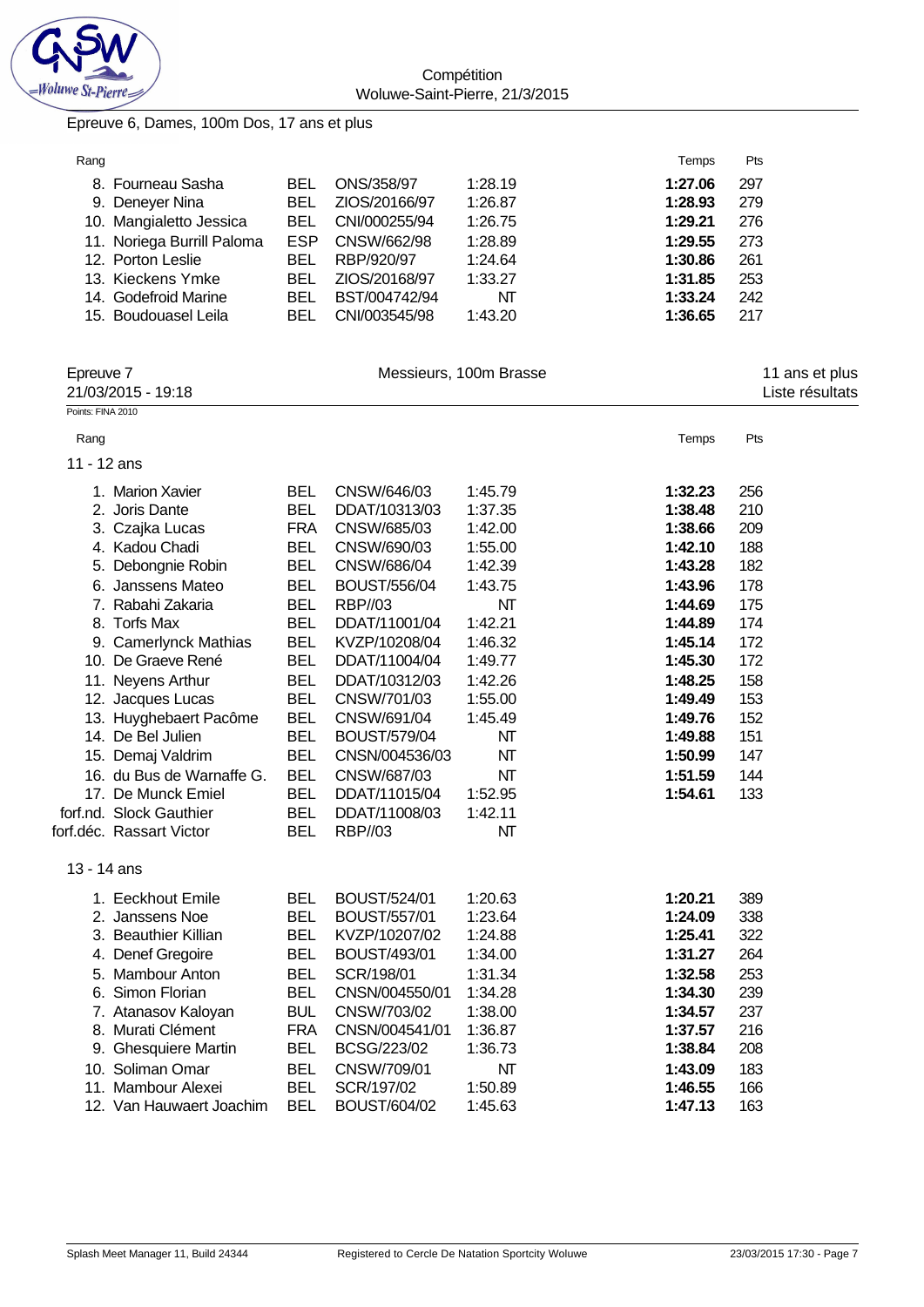

#### Epreuve 7, Messieurs, 100m Brasse

### 15 - 16 ans

| 1. Stoll Matthieu            | <b>SUI</b> | CNSW/517/00         | 1:21.01 | 1:15.77 | 462                    |
|------------------------------|------------|---------------------|---------|---------|------------------------|
| 2. Bertrand Amaury           | <b>BEL</b> | ONS/431/99          | 1:13.29 | 1:15.97 | 458                    |
| 3. Beauthier Ronan           | <b>BEL</b> | KVZP/10190/99       | 1:19.85 | 1:21.33 | 373                    |
| 4. Fourneau Liam             | <b>BEL</b> | ONS/357/00          | 1:17.69 | 1:23.52 | 345                    |
| 5. Ryckewaert Thibault       | <b>BEL</b> | <b>BOUST/602/99</b> | 1:29.50 | 1:24.52 | 332                    |
| 6. Lindberg Alexander        | <b>SWE</b> | CNSW/425/99         | 1:23.49 | 1:26.05 | 315                    |
| 7. Debongnie Nathan          | <b>BEL</b> | CNSW/542/00         | 1:26.39 | 1:26.08 | 315                    |
| 8. Melis Lorenzo             | <b>BEL</b> | BCSG/215/99         | 1:20.35 | 1:26.60 | 309                    |
| 9. Navette Guillaume         | <b>BEL</b> | CNSN/004542/99      | 1:24.53 | 1:27.66 | 298                    |
| 10. Henneghien Ylan          | <b>BEL</b> | ONS/479/99          | NT      | 1:32.71 | 252                    |
| 11. Hadj Walid               | <b>BEL</b> | RBP/935/99          | 1:29.88 | 1:35.53 | 230                    |
| 12. Trillet Antoine          | <b>BEL</b> | CNSW/651/99         | 1:42.85 | 1:36.27 | 225                    |
| 13. Canan Yusuf Taha         | <b>BEL</b> | RBP/860/00          | 1:37.58 | 1:37.80 | 214                    |
| 14. Huwaert Jules            | <b>BEL</b> | RBP/964/99          | 1:39.71 | 1:42.87 | 184                    |
| 15. Dehaspe Benjamin         | <b>BEL</b> | ONS/492/99          | NΤ      | 1:43.43 | 181                    |
| 16. Everaets Antoine         | <b>BEL</b> | RBP/870/00          | 1:51.95 | 1:43.48 | 181                    |
| 17. Mirabile Mattias         | <b>BEL</b> | RBP/958/00          | NΤ      | 1:46.95 | 164                    |
| forf.déc. Souillat Nicolas   | <b>BEL</b> | RBP/957/99          | NT      |         |                        |
| 17 ans et plus               |            |                     |         |         |                        |
| 1. Michotte Hadrien          | <b>BEL</b> | CNSW/023/89         | 1:14.31 | 1:14.68 | 482                    |
| 2. Crouquet Adrien           | <b>BEL</b> | CNSW/671/94         | 1:11.27 | 1:15.55 | 466                    |
| 3. Verbauwhede Tristan       | <b>BEL</b> | CNSW/400/96         | 1:14.89 | 1:16.81 | 443                    |
| 4. Van Schingen Ludovic      | <b>BEL</b> | SCR/205/98          | 1:19.19 | 1:17.73 | 428                    |
| 5. Goncalves Joshua          | <b>POR</b> | CNSW/630/98         | 1:17.30 | 1:17.77 | 427                    |
| 6. Melone Alessandro         | <b>BEL</b> | CNI/000395/93       | 1:16.41 | 1:17.91 | 425                    |
| 7. Lheureux Tom              | <b>BEL</b> | <b>BOUST/399/98</b> | 1:16.11 | 1:18.45 | 416                    |
| 8. Visée Corentin            | <b>BEL</b> | BCSG/190/97         | 1:16.78 | 1:19.72 | 396                    |
| 9. Hercot Matthias           | <b>BEL</b> | CNI/001739/96       | 1:18.95 | 1:21.16 | 376<br>JA1             |
| 10. Colaux Baldovino         | <b>BEL</b> | CNI/000495/97       | 1:19.27 | 1:21.16 | 376<br>JA <sub>2</sub> |
| 11. Beckwee Emile            | <b>BEL</b> | DDAT/10217/98       | 1:22.56 | 1:22.22 | 361                    |
| 12. Pansaerts Thomas         | <b>BEL</b> | <b>BOUST/568/97</b> | 1:20.29 | 1:24.92 | 328                    |
| 13. De Cock Justin           | <b>BEL</b> | <b>BOUST/517/98</b> | 1:20.77 | 1:25.52 | 321                    |
| forf.nd. Vandenheede Gregory | <b>BEL</b> | CNI/004779/84       | NΤ      |         |                        |

| Epreuve 8<br>21/03/2015 - 19:36 |            | 11 ans et plus<br>Liste résultats |         |         |     |
|---------------------------------|------------|-----------------------------------|---------|---------|-----|
| Points: FINA 2010               |            |                                   |         |         |     |
| Rang                            |            |                                   |         | Temps   | Pts |
| 11 - 12 ans                     |            |                                   |         |         |     |
| 1. Noriega Burrill Aygul        | AZE        | CNSW/635/03                       | 1:27.30 | 1:29.14 | 377 |
| 2. Wattiaux Julie               | <b>BEL</b> | ONS/442/03                        | 1:27.88 | 1:33.93 | 323 |
| 3. De Geest Constance           | <b>BEL</b> | CNSW/626/03                       | 1:39.16 | 1:35.14 | 310 |
| 4. De Wilde Hanne               | <b>BEL</b> | DDAT/20294/03                     | 1:37.49 | 1:37.34 | 290 |
| 5. Dunca Audrey                 | <b>BEL</b> | CNSW/628/03                       | 1:56.37 | 1:40.00 | 267 |
| 6. Navette Pauline              | <b>BEL</b> | CNSN/004543/03                    | 1:44.57 | 1:40.89 | 260 |
| 7. Rousseau Laura               | <b>BEL</b> | ONS/463/03                        | 1:50.00 | 1:43.56 | 241 |
| 8. Puttaert Elien               | <b>BEL</b> | DDAT/20318/04                     | 1:43.78 | 1:43.76 | 239 |
| 9. Appeltans Maxine             | <b>BEL</b> | CNSW/704/04                       | 1:50.00 | 1:43.89 | 238 |
| 10. Dang Ngoc Mai               | <b>BEL</b> | CNI/003661/03                     | NT      | 1:44.24 | 236 |
| 11. Linden Ylva                 | <b>SWE</b> | CNSW/692/03                       | NΤ      | 1:49.31 | 204 |
| 12. Godfriaux Laura             | <b>BEL</b> | <b>BOUST/576/04</b>               | 1:53.76 | 1:49.61 | 203 |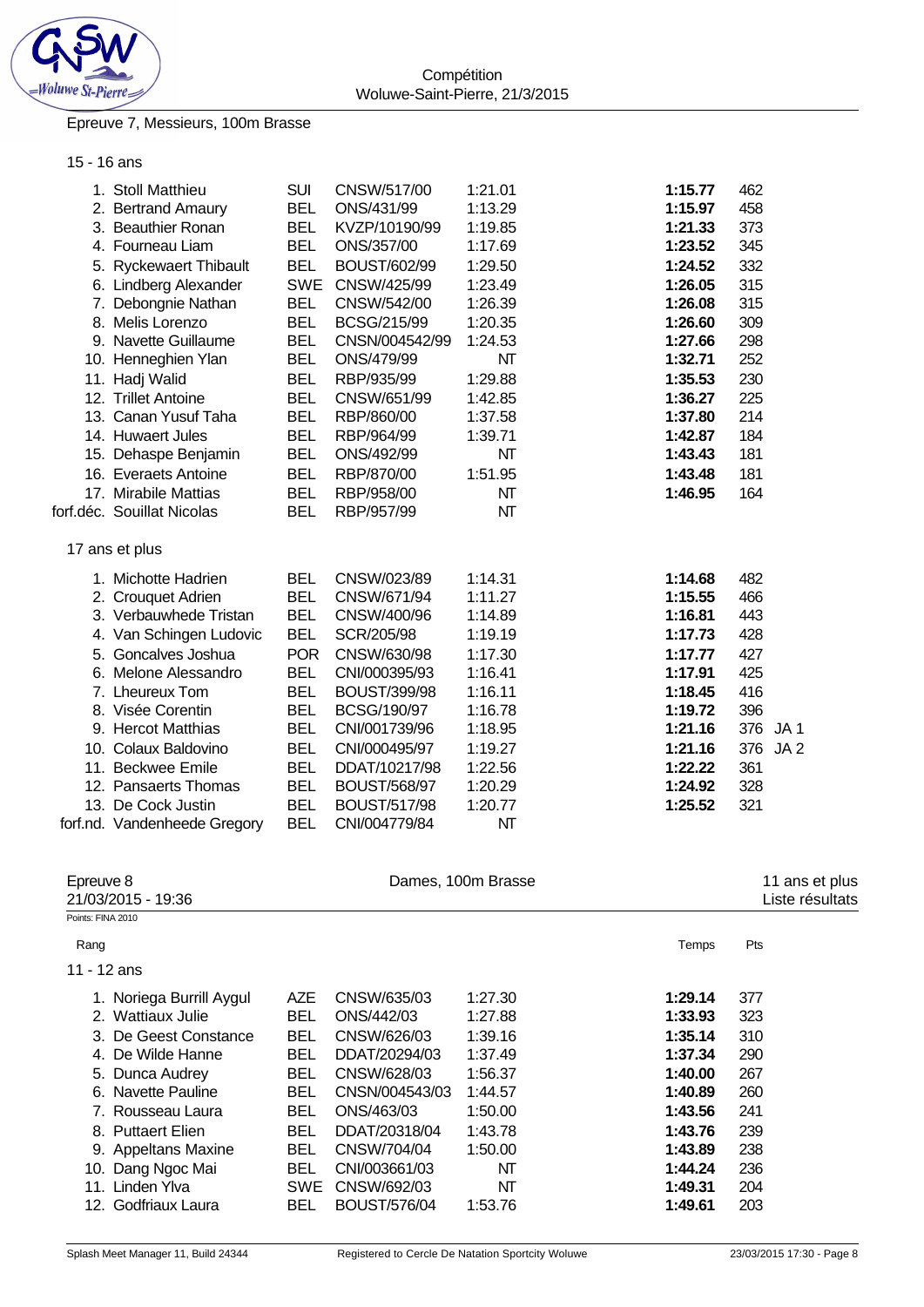

### Epreuve 8, Filles, 100m Brasse, 11 - 12 ans

| Rang        |                                                      |                          |                                    |                    | Temps              | Pts        |
|-------------|------------------------------------------------------|--------------------------|------------------------------------|--------------------|--------------------|------------|
|             | 13. Volpe Giulia<br>14. De Backer Annelore           | <b>ITA</b><br><b>BEL</b> | CNSN/004546/03<br>KVZP/21008/04    | 1:53.57<br>1:55.95 | 1:52.13<br>1:55.05 | 189<br>175 |
|             | 15. Burny Angelita                                   | <b>BEL</b>               | CNSN/004532/04                     | 1:55.91            | 1:55.68            | 172        |
|             | 16. De Craen Imke                                    | <b>BEL</b>               | DDAT/21012/04                      | 1:55.51            | 2:01.65<br>2:08.85 | 148        |
|             | 17. Jajkiewicz Justine<br>forf.nd. El Ghazili Oumaya | <b>BEL</b><br><b>BEL</b> | BST/004632/03<br>BOUST/004440/03   | NΤ<br>NΤ           |                    | 125        |
|             | forf.nd. Peeters Elisa                               | <b>BEL</b>               | <b>BOUST/584/04</b>                | 1:47.81            |                    |            |
|             |                                                      |                          |                                    |                    |                    |            |
| 13 - 14 ans |                                                      |                          |                                    |                    |                    |            |
|             | 1. Senes Emma                                        | <b>BEL</b>               | CNSW/497/01                        | 1:23.12            | 1:22.96            | 468        |
|             | 2. Kopa Madli                                        | <b>EST</b>               | CNSW/633/02                        | 1:26.65            | 1:26.64            | 411        |
|             | 3. Buggenhout Natalia                                | <b>BEL</b>               | CNSW/538/02                        | 1:31.59            | 1:28.30            | 388        |
|             | 4. Visée Chloé                                       | <b>BEL</b>               | BCSG/248/01                        | 1:32.03            | 1:33.83            | 324        |
|             | 5. Huyghebaert Imane                                 | <b>BEL</b>               | CNSW/490/01                        | 1:39.00            | 1:34.22            | 320        |
|             | 6. Porton Olivia<br>7. Tabureau Lucie                | <b>BEL</b><br><b>BEL</b> | CNSW/534/02<br>ONS/430/01          | 1:33.00<br>1:33.82 | 1:34.37<br>1:34.55 | 318<br>316 |
|             | 8. Nava Alexandra                                    | <b>ITA</b>               | CNSW/546/01                        | 1:39.25            | 1:34.70            | 315        |
|             | 9. Vanderstappen Kim                                 | <b>BEL</b>               | KVZP/20185/01                      | 1:35.88            | 1:37.59            | 288        |
|             | 10. Fyfe Leia                                        | <b>FRA</b>               | CNSN/004538/02                     | 1:38.15            | 1:39.27            | 273        |
|             | 11. Girboux Fanette                                  | <b>BEL</b>               | <b>BOUST/608/02</b>                | NT                 | 1:39.67            | 270        |
|             | 12. Trioen Joke                                      | <b>BEL</b>               | DDAT/20279/02                      | 1:34.76            | 1:40.22            | 265        |
|             | 13. Guzaite Ema                                      | <b>LTU</b>               | CNSW/689/02                        | NT                 | 1:42.86            | 245        |
|             | 14. Dechamps Maas Annaïs BEL                         |                          | CNSN/004533/01                     | 1:39.91            | 1:44.16            | 236        |
|             | 15. Ricketts Clara                                   | <b>GBR</b>               | CNSW/713/02                        | NΤ                 | 1:45.59            | 227        |
|             | 16. Van Oudenhove Ninon                              | <b>BEL</b>               | CNSW/699/02                        | NΤ                 | 1:46.72            | 220        |
|             | 17. Lopez de Goicoechea LeirESP                      |                          | CNSW/643/02                        | NT                 | 1:46.75            | 220        |
|             | 18. Delvaux Elise                                    | <b>BEL</b>               | <b>BOUST/522/02</b>                | 1:48.66            | 1:46.84            | 219        |
|             | 19. Laso Iglesias Sara-Oliva                         | <b>ESP</b>               | CNSW/642/02                        | NΤ                 | 1:48.54            | 209        |
|             | 20. Van Genechten Fien                               | BEL                      | KVZP/20197/01                      | 1:51.65            | 1:48.57            | 209        |
|             | 21. Boudouasel Rania                                 | <b>BEL</b>               | CNI/003549/01                      | NΤ                 | 1:50.02            | 201        |
|             | 22. Lechifflard Aurélie                              | <b>BEL</b>               | CNSN/004540/02                     | 1:53.77            | 1:51.28            | 194        |
|             | 23. Latif Kenza                                      | <b>BEL</b>               | CNI/99999/02                       | NΤ                 | 2:06.77            | 131        |
|             | forf.nd. Zelena Tereza                               | CZE                      | RBP/942/01                         | 1:42.49            |                    |            |
| 15 - 16 ans |                                                      |                          |                                    |                    |                    |            |
|             | 1. Delmotte Elodie                                   | <b>BEL</b><br><b>BEL</b> | <b>BOUST/509/99</b><br>CNSW/551/99 | 1:22.11            | 1:22.59            | 475<br>407 |
|             | 2. Van Oudenhove Naïs<br>3. Vantyghem Marion         | <b>BEL</b>               | ONS/386/00                         | 1:33.17<br>1:31.05 | 1:26.96<br>1:30.48 | 361        |
|             | 4. Porton Océane                                     | <b>BEL</b>               | CNSW/533/99                        | 1:28.98            | 1:30.66            | 359        |
|             | 5. Want Manon                                        | <b>BEL</b>               | RBP/963/00                         | NΤ                 | 1:35.12            | 311        |
|             | 6. Decloedt Marie                                    | <b>BEL</b>               | KVZP/20195/00                      | 1:42.02            | 1:44.81            | 232        |
|             | 7. Janssen Marie                                     | <b>GER</b>               | CNSN/004791/99                     | NT                 | 1:46.50            | 221        |
|             | 8. Troniseck Marie                                   | <b>BEL</b>               | RBP/918/00                         | 1:48.72            | 1:51.28            | 194        |
|             | disq. Ricketts Julia                                 | <b>GBR</b>               | CNSW/714/00                        | NT                 |                    |            |
|             | 17 ans et plus                                       |                          |                                    |                    |                    |            |
|             | 1. Hazendonck Wanaelle                               | <b>BEL</b>               | CNSW/004556/96                     | 1:25.89            | 1:25.53            | 427        |
|             | 2. Stoll Justine                                     | <b>SUI</b>               | CNSW/516/97                        | 1:34.02            | 1:32.57            | 337        |
|             | 3. Francaux Alice                                    | <b>BEL</b>               | ONS/344/98                         | 1:31.75            | 1:32.66            | 336        |
|             | 4. Mangialetto Jessica                               | <b>BEL</b>               | CNI/000255/94                      | 1:34.76            | 1:34.22            | 320        |
|             | 5. Pivont Laura                                      | <b>BEL</b>               | CNSW/313/98                        | 1:27.29            | 1:34.80            | 314        |
|             | 6. Fourneau Sasha                                    | <b>BEL</b>               | ONS/358/97                         | 1:36.74            | 1:38.81            | 277        |
|             | 7. Gualdrini Gioia                                   | <b>BEL</b>               | CNI/004777/72                      | NΤ                 | 1:48.16            | 211        |
|             |                                                      |                          |                                    |                    |                    |            |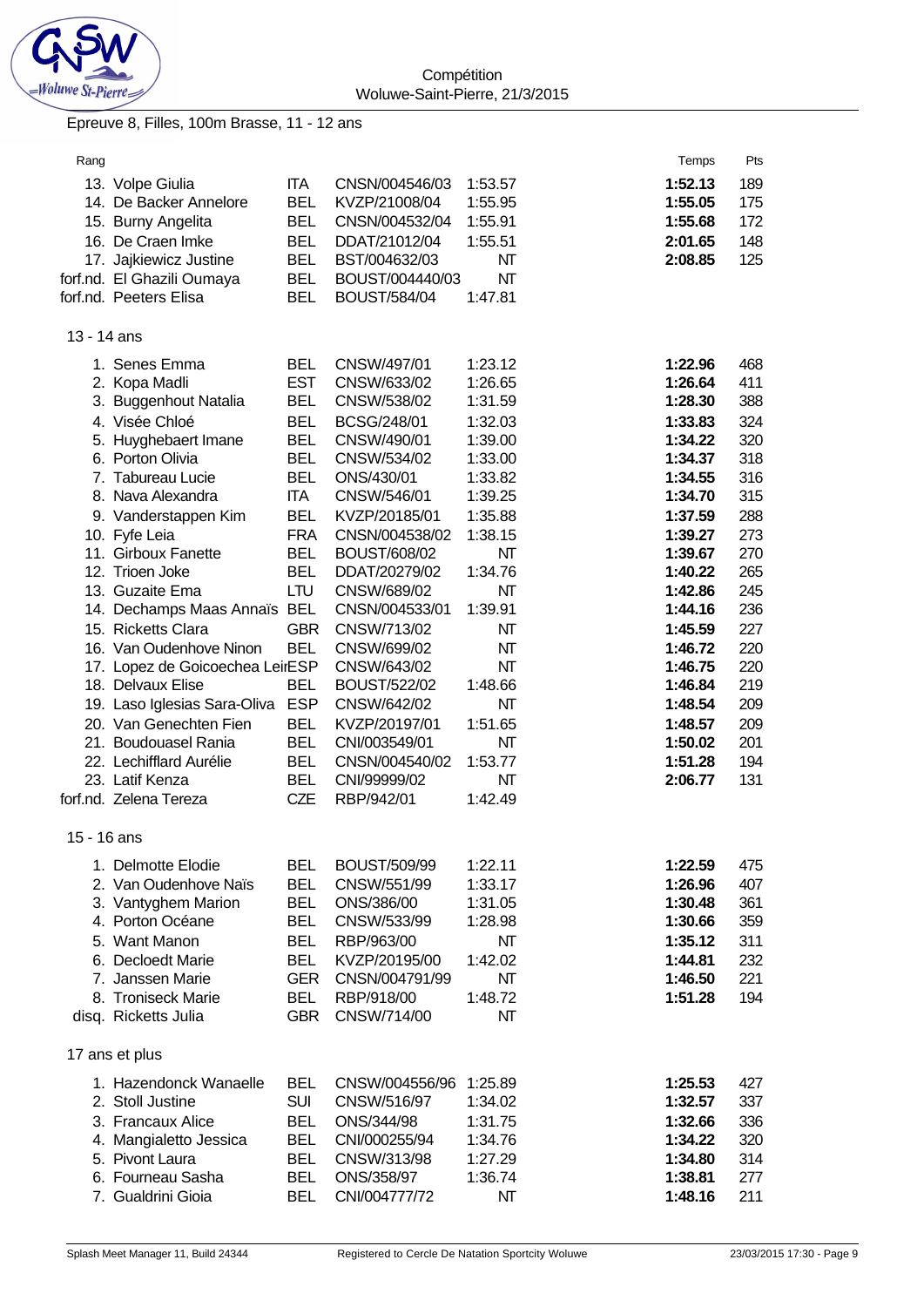

**Compétition** Woluwe-Saint-Pierre, 21/3/2015

| Epreuve 9         | 21/03/2015 - 20:04        |            |                                | Messieurs, 100m Libre |         | 11 ans et plus<br>Liste résultats |
|-------------------|---------------------------|------------|--------------------------------|-----------------------|---------|-----------------------------------|
| Points: FINA 2010 |                           |            |                                |                       |         |                                   |
| Rang              |                           |            |                                |                       | Temps   | Pts                               |
|                   |                           |            |                                |                       |         |                                   |
| 11 - 12 ans       |                           |            |                                |                       |         |                                   |
|                   | 1. Marion Xavier          | <b>BEL</b> | CNSW/646/03                    | 1:14.55               | 1:09.44 | 308                               |
|                   | 2. Joris Luca             | <b>BEL</b> | DDAT/10292/03                  | 1:10.20               | 1:11.70 | 280                               |
|                   | 3. Czajka Lucas           | <b>FRA</b> | CNSW/685/03                    | 1:20.00               | 1:15.45 | 240                               |
|                   | 4. Joris Dante            | <b>BEL</b> | DDAT/10313/03                  | 1:12.64               | 1:15.53 | 239                               |
|                   | 5. Torfs Max              | <b>BEL</b> | DDAT/11001/04                  | 1:13.98               | 1:15.97 | 235                               |
|                   | 6. Robin Mathieu          | <b>FRA</b> | CNSW/583/03                    | 1:13.32               | 1:16.13 | 233                               |
| 7.                | Demaj Valdrim             | <b>BEL</b> | CNSN/004536/03                 | 1:29.42               | 1:19.52 | 205                               |
|                   | 8. Kadou Chadi            | <b>BEL</b> | CNSW/690/03                    | 1:20.42               | 1:20.20 | 200                               |
|                   | 9. Camerlynck Mathias     | <b>BEL</b> | KVZP/10208/04                  | 1:19.17               | 1:20.22 | 199                               |
|                   | 10. De Graeve René        | <b>BEL</b> | DDAT/11004/04                  | 1:19.68               | 1:20.55 | 197                               |
|                   | 11. Janssens Mateo        | <b>BEL</b> | <b>BOUST/556/04</b>            | 1:32.25               | 1:22.23 | 185                               |
|                   | 12. Vandenbroucke Nathan  | <b>BEL</b> | DDAT/11005/03                  | 1:32.27               | 1:22.50 | 183                               |
|                   | 13. Duthoit Quentin       | <b>BEL</b> | CNSW/004897/03                 | 1:30.00               | 1:22.83 | 181                               |
|                   | 14. Huyghebaert Pacôme    | <b>BEL</b> | CNSW/691/04                    | 1:23.55               | 1:23.33 | 178                               |
|                   | 15. Rabahi Zakaria        | <b>BEL</b> | <b>RBP//03</b>                 | 1:26.88               | 1:23.56 | 176                               |
|                   | 16. Debongnie Robin       | <b>BEL</b> | CNSW/686/04                    | 1:22.67               | 1:24.07 | 173                               |
|                   | 17. Neyens Arthur         | <b>BEL</b> | DDAT/10312/03                  | 1:21.57               | 1:25.26 | 166                               |
|                   | 18. Jacques Lucas         | <b>BEL</b> | CNSW/701/03                    | 1:25.00               | 1:25.59 | 164                               |
|                   | 19. Ramos Diaz Nicolas    | <b>BEL</b> | CNI/001404/03                  | 1:27.71               | 1:25.84 | 163                               |
|                   |                           | <b>BEL</b> |                                | 1:40.09               | 1:26.09 | 161                               |
|                   | 20. Rodriguez Ziggy       | <b>BEL</b> | CNI/004778/03<br>DDAT/10316/04 |                       |         | 153                               |
|                   | 21. Depoorter Jules       |            |                                | 1:35.54               | 1:27.63 |                                   |
|                   | 22. du Bus de Warnaffe G. | <b>BEL</b> | CNSW/687/03                    | 1:31.00               | 1:27.65 | 153                               |
|                   | 23. De Bel Julien         | <b>BEL</b> | <b>BOUST/579/04</b>            | NΤ                    | 1:27.90 | 151                               |
|                   | 24. Pillet Brecht         | <b>BEL</b> | DDAT/11017/04                  | 1:29.67               | 1:31.56 | 134                               |
|                   | forf.déc. Rassart Victor  | <b>BEL</b> | RBP//03                        | 1:20.23               |         |                                   |
| 13 - 14 ans       |                           |            |                                |                       |         |                                   |
|                   | 1. Lunak Sebastian        | <b>CZE</b> | CNSW/644/02                    | 57.78                 | 58.71   | 510                               |
|                   | 2. De Geest Louis         | <b>BEL</b> | CNSW/627/01                    | 1:06.81               | 1:05.16 | 373                               |
|                   | 3. Beauthier Killian      | BEL        | KVZP/10207/02                  | 1:06.95               | 1:07.66 | 333                               |
|                   | 4. Mackay Conor           | IRL        | CNSW/645/01                    | 1:10.59               | 1:07.67 | 333                               |
|                   | 5. Moriau Amaury          | BEL        | CNSW/479/02                    | 1:08.59               | 1:08.56 | 320                               |
|                   | 6. Gronemberger Louis     | <b>BEL</b> | CNSW/592/01                    | 1:09.45               | 1:09.66 | 305                               |
|                   | 7. Mambour Anton          | <b>BEL</b> | SCR/198/01                     | NΤ                    | 1:09.73 | 304                               |
|                   | 8. Lescart Alexandre      | <b>BEL</b> | BCSG/180/01                    | 1:16.20               | 1:10.11 | 299                               |
|                   | 9. De Backer Ruben        | <b>BEL</b> | KVZP/10174/01                  | 1:06.02               | 1:10.21 | 298                               |
|                   | 10. Boulez Edouard        | <b>BEL</b> | DDAT/10281/02                  | 1:09.81               | 1:10.56 | 293                               |
|                   |                           |            |                                |                       |         |                                   |
|                   | 11. Simon Florian         | <b>BEL</b> | CNSN/004550/01                 | 1:15.48               | 1:12.93 | 266                               |
|                   | 12. El Bahmouti Ibrahim   | <b>BEL</b> | CNSN/004478/01                 | 1:11.35               | 1:13.17 | 263                               |
|                   | 13. Atanasov Kaloyan      | <b>BUL</b> | CNSW/703/02                    | 1:14.00               | 1:13.33 | 261                               |
|                   | 14. Ghesquiere Martin     | <b>BEL</b> | BCSG/223/02                    | 1:11.89               | 1:14.45 | 250                               |
|                   | 15. Kovacs Andras         | <b>HUN</b> | CNSW/634/01                    | 1:15.74               | 1:14.55 | 249                               |
|                   | 16. Bouali Moussaab       | <b>MAR</b> | CNSN/004531/02                 | 1:14.61               | 1:14.99 | 244                               |
|                   | 17. Soliman Omar          | <b>BEL</b> | CNSW/709/01                    | 1:20.00               | 1:15.50 | 239                               |
|                   | 18. Dogot Jérôme          | <b>BEL</b> | SCR/193/02                     | NT                    | 1:16.68 | 228                               |
|                   | 19. Jensen Samuel         | <b>DEN</b> | SCR/196/02                     | 1:24.16               | 1:17.37 | 222                               |
|                   | 20. Mikus Loïc            | <b>BEL</b> | BCSG/236/02                    | 1:16.85               | 1:19.97 | 201                               |
|                   | 21. Houtevelt Kyllian     | <b>BEL</b> | ZIOS/11004/02                  | 1:37.20               | 1:20.06 | 201                               |
|                   | 22. Amar Souheyl          | <b>FRA</b> | CNI/002227/02                  | 1:26.98               | 1:21.77 | 188                               |
|                   | 23. Mambour Alexei        | <b>BEL</b> | SCR/197/02                     | 1:24.37               | 1:22.48 | 183                               |
|                   | 24. Carini Marco          | <b>ITA</b> | CNI/004776/02                  | NT                    | 1:27.87 | 152                               |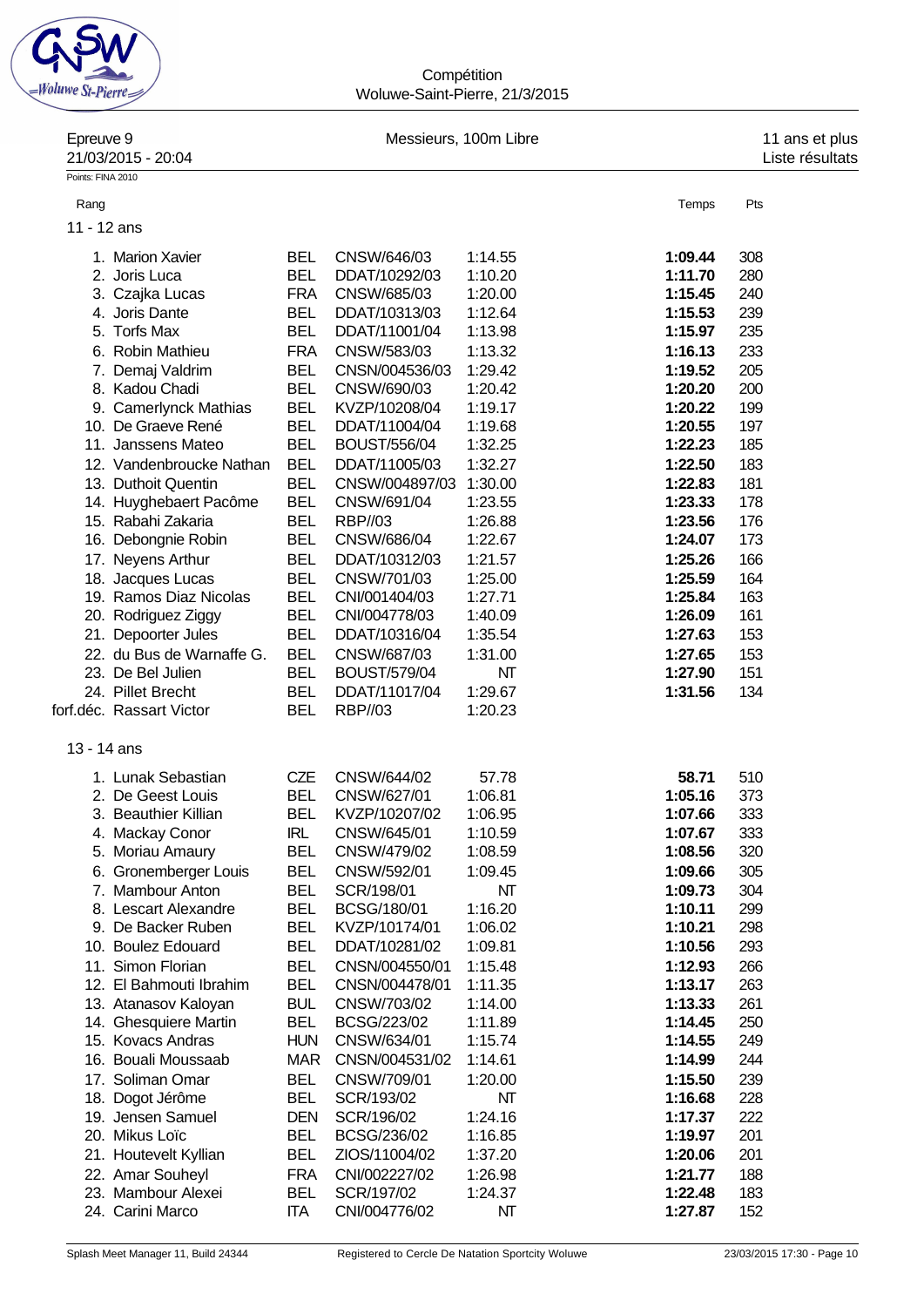

## Epreuve 9, Garçons, 100m Libre, 13 - 14 ans

| Rang        |                                            |                          |                           |                    | Temps              | Pts                    |
|-------------|--------------------------------------------|--------------------------|---------------------------|--------------------|--------------------|------------------------|
|             | 25. Soyez Florian                          | <b>BEL</b>               | CNSN/004763/02            | NT                 | 1:37.82            | 110                    |
|             | forf.nd. Langhendries Milan                | <b>BEL</b>               | DDAT/10280/02             | 1:06.64            |                    |                        |
|             |                                            |                          |                           |                    |                    |                        |
| 15 - 16 ans |                                            |                          |                           |                    |                    |                        |
|             | 1. Bertrand Amaury                         | <b>BEL</b>               | ONS/431/99                | 55.39              | 57.02              | 556                    |
|             | 2. Lednicky Vit                            | CZE                      | CNSW/514/99               | 58.06              | 57.65              | 538                    |
|             | 3. Fourneau Liam                           | <b>BEL</b>               | ONS/357/00                | 56.51              | 57.80              | 534                    |
|             | 4. De Smedt Jesse                          | <b>BEL</b>               | ZIOS/10164/00             | 58.66              | 58.16              | 524                    |
|             | 5. Meert Ward                              | <b>BEL</b>               | ZIOS/10167/00             | 1:04.07            | 59.15              | 498                    |
|             | 6. Moriau Thibault                         | <b>BEL</b>               | CNSW/314/99               | 59.38              | 59.28              | 495                    |
|             | 7. Robin Thomas                            | <b>FRA</b>               | CNSW/584/00               | 59.96              | 59.75              | 483                    |
| 8.          | <b>Cavallone Matteo</b>                    | <b>BEL</b>               | BCSG/208/99               | 1:00.98            | 1:00.38            | 468                    |
|             | 9. Six William                             | <b>BEL</b>               | BCSG/216/00               | 59.85              | 1:01.50            | 443                    |
|             | 10. Beauthier Ronan                        | <b>BEL</b>               | KVZP/10190/99             | 1:00.83            | 1:02.44            | 424                    |
|             | 11. Debongnie Aymeric                      | <b>BEL</b>               | CNSW/541/99               | 1:02.84            | 1:02.55            | 421                    |
|             | 12. Ryckewaert Thibault                    | <b>BEL</b>               | <b>BOUST/602/99</b>       | 1:03.08            | 1:02.64            | 419                    |
|             | 13. Menu Guillaume                         | <b>BEL</b>               | CNSW/582/99               | 1:04.96            | 1:04.34            | 387                    |
|             |                                            |                          |                           |                    |                    |                        |
|             | 14. Darge Martin                           | <b>BEL</b>               | SCR/181/99                | 1:04.01            | 1:04.66            | 381                    |
|             | 15. Jajkiewicz Damien                      | <b>BEL</b><br><b>BEL</b> | BST/004631/00             | 1:06.93            | 1:06.39            | 352<br>347             |
|             | 16. Debongnie Nathan<br>17. Stoll Matthieu | <b>SUI</b>               | CNSW/542/00               | 1:12.26            | 1:06.70            | 333                    |
|             | 18. Huwaert Jules                          | <b>BEL</b>               | CNSW/517/00<br>RBP/964/99 | 1:07.88<br>1:09.60 | 1:07.62<br>1:07.67 | 333                    |
|             | 19. Ramos Diaz Micha                       | <b>BEL</b>               |                           | 1:13.02            | 1:08.30            | 323                    |
|             |                                            |                          | CNI/000798/00             |                    |                    |                        |
|             | 20. Van Grasdorf Rafaël                    | <b>BEL</b>               | CNSN/004548/00            | 1:08.22            | 1:08.70            | 318                    |
|             | 21. Lindberg Alexander                     | <b>SWE</b>               | CNSW/425/99               | 1:10.40            | 1:09.11            | 312                    |
|             | 22. Navette Guillaume                      | <b>BEL</b>               | CNSN/004542/99            | 1:08.76            | 1:10.49<br>1:11.22 | 294                    |
|             | 23. Henneghien Ylan                        | <b>BEL</b>               | ONS/479/99                | NΤ                 |                    | 285<br>283             |
|             | 24. Melis Lorenzo                          | <b>BEL</b>               | BCSG/215/99               | 1:06.43            | 1:11.38            |                        |
|             | 25. Mirabile Mattias                       | <b>BEL</b>               | RBP/958/00                | 1:08.74            | 1:11.41            | 283                    |
|             | 26. Alikaj Reï                             | <b>ALB</b>               | CNSW/710/00               | 1:16.00            | 1:12.55            | 270                    |
|             | 27. Hadj Walid                             | <b>BEL</b>               | RBP/935/99                | 1:13.18            | 1:13.10            | 264                    |
|             | 28. Canan Yusuf Taha                       | <b>BEL</b>               | RBP/860/00                | 1:14.89            | 1:13.27            | 262                    |
|             | 29. Dehaspe Benjamin                       | <b>BEL</b>               | ONS/492/99                | NΤ                 | 1:14.68            | 247                    |
|             | 30. Collard Florian                        | <b>BEL</b>               | CNSW/589/99               | 1:23.02            | 1:18.94            | 209                    |
|             | 31. Everaets Antoine                       | <b>BEL</b>               | RBP/870/00                | 1:19.80            | 1:18.96            | 209                    |
|             | 32. Schrooyen Arno                         | <b>BEL</b>               | CNSN/004545/99            | 1:15.38            | 1:19.93            | 202                    |
|             | forf.déc. Souillat Nicolas                 | <b>BEL</b>               | RBP/957/99                | 1:15.20            |                    |                        |
|             | forf.déc. Counoy Hugo                      | <b>BEL</b>               | BCSG/150/99               | 1:00.98            |                    |                        |
|             | forf.déc. George Xavier                    | <b>IRL</b>               | CNSW/657/99               | 1:08.14            |                    |                        |
|             | 17 ans et plus                             |                          |                           |                    |                    |                        |
|             | 1. Crouquet Adrien                         | <b>BEL</b>               | CNSW/671/94               | 56.19              | 57.03              | 556                    |
|             | 2. Nigra Loic                              | <b>BEL</b>               | KVZP/10138/94             | 57.05              | 58.03              | 528                    |
|             | 3. Goncalves Joshua                        | <b>POR</b>               | CNSW/630/98               | 57.05              | 58.51              | 515                    |
|             | 4. Visée Corentin                          | <b>BEL</b>               | BCSG/190/97               | 57.52              | 59.34              | 494<br>JA1             |
|             | 5. Lheureux Tom                            | <b>BEL</b>               | <b>BOUST/399/98</b>       | 57.60              | 59.34              | 494<br>JA <sub>2</sub> |
|             | 6. Ramos Diaz Sacha                        | <b>BEL</b>               | CNI/000799/98             | 1:00.14            | 1:00.24            | 472                    |
|             | 7. Michotte Hadrien                        | <b>BEL</b>               | CNSW/023/89               | 1:00.37            | 1:00.86            | 457<br>JA1             |
|             | 8. Verbauwhede Tristan                     | <b>BEL</b>               | CNSW/400/96               | 1:00.01            | 1:00.86            | 457<br>JA <sub>2</sub> |
|             | 9. Van Schingen Ludovic                    | <b>BEL</b>               | SCR/205/98                | 1:00.81            | 1:01.34            | 447                    |
|             | 10. De Cock Justin                         | <b>BEL</b>               | <b>BOUST/517/98</b>       | 1:01.52            | 1:02.00            | 433                    |
|             | 11. Melone Alessandro                      | <b>BEL</b>               | CNI/000395/93             | 1:03.71            | 1:03.37            | 405                    |
|             | 12. Colaux Baldovino                       | <b>BEL</b>               | CNI/000495/97             | 1:02.58            | 1:03.99            | 393                    |
|             | 13. Sulejmani Zamir                        | <b>BEL</b>               | E4505/c148                | 1:04.39            | 1:04.05            | 392                    |
|             |                                            |                          |                           |                    |                    |                        |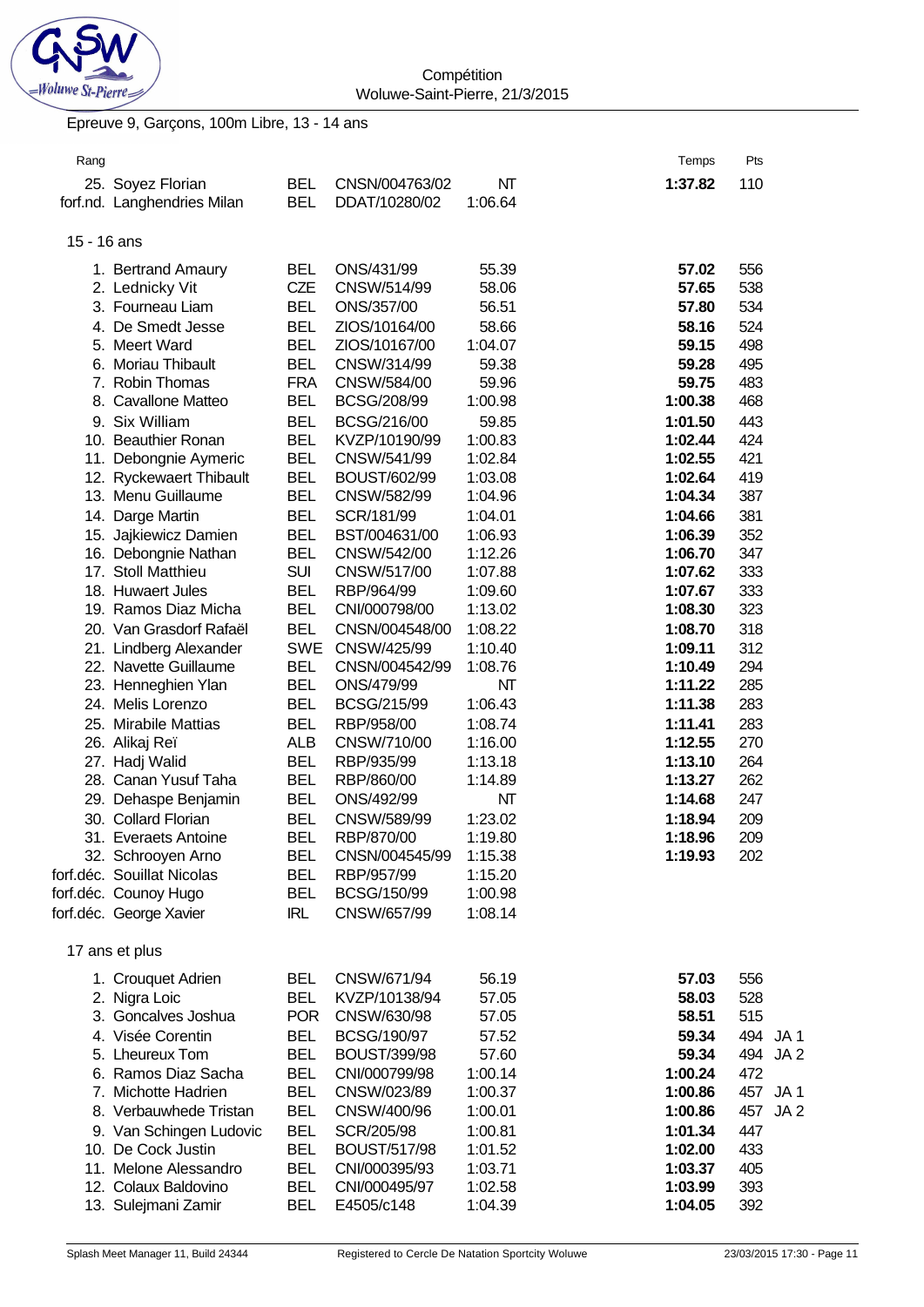

**Compétition** Woluwe-Saint-Pierre, 21/3/2015

Epreuve 9, Messieurs, 100m Libre, 17 ans et plus

| Rang       |                                 |            |                 |                   | Temps   | Pts            |  |
|------------|---------------------------------|------------|-----------------|-------------------|---------|----------------|--|
|            | 14. Surquin Nathan              | <b>BEL</b> | BOUST/569/98    | 1:04.37           | 1:04.18 | 390            |  |
|            | 15. Hercot Matthias             | <b>BEL</b> | CNI/001739/96   | 1:06.45           | 1:05.66 | 364            |  |
|            | 16. Farrapa Pinguinhas LucasPOR |            | CNSN/004537/98  | 1:07.56           | 1:05.96 | 359            |  |
|            | 17. Vander Elst Robin           | BEL.       | ZIOS/10160/97   | 1:05.85           | 1:06.86 | 345            |  |
|            | 18. De Smet Robin               | BEL.       | ZIOS/11005/98   | 1:13.02           | 1:11.56 | 281            |  |
|            | 19. Camino Velasco Jaime        | <b>ESP</b> | CNI/004775/90   | 1:11.00           | 1:12.29 | 273            |  |
|            | 20. Qazimi Erjon                | <b>BEL</b> | CNI/003540/93   | 1:17.08           | 1:13.77 | 257            |  |
|            | forf.nd. Vandenheede Gregory    | <b>BEL</b> | CNI/004779/84   | 1:07.58           |         |                |  |
|            | forf.déc. Lindberg Michael      |            | SWE CNSW/426/97 | 1:07.63           |         |                |  |
| Epreuve 10 |                                 |            |                 | Dames, 100m Libre |         | 11 ans et plus |  |

|                   | 21/03/2015 - 20:29         |            |                     |         |         | Liste résultats |
|-------------------|----------------------------|------------|---------------------|---------|---------|-----------------|
| Points: FINA 2010 |                            |            |                     |         |         |                 |
| Rang              |                            |            |                     |         | Temps   | Pts             |
| 11 - 12 ans       |                            |            |                     |         |         |                 |
|                   | 1. Sneppe Diede            | <b>BEL</b> | DDAT/20296/03       | 1:06.79 | 1:07.43 | 460             |
|                   | 2. Noriega Burrill Aygul   | <b>AZE</b> | CNSW/635/03         | 1:09.66 | 1:09.35 | 423             |
|                   | 3. Dunca Audrey            | <b>BEL</b> | CNSW/628/03         | 1:15.14 | 1:15.90 | 322             |
|                   | 4. Lunakova Kristina       | <b>CZE</b> | CNSW/668/04         | 1:16.24 | 1:16.44 | 316             |
|                   | 5. Van Mulder Katinka      | <b>BEL</b> | DDAT/20293/03       | 1:15.72 | 1:16.53 | 314             |
|                   | 6. Pigeon Kelly            | <b>BEL</b> | KVZP/20191/03       | 1:15.60 | 1:16.61 | 313             |
|                   | 7. De Geest Constance      | <b>BEL</b> | CNSW/626/03         | 1:15.03 | 1:16.87 | 310             |
|                   | 8. Pena Fernandez Juliette | <b>BEL</b> | CNSW/649/03         | 1:23.16 | 1:17.65 | 301             |
| 9.                | De Wilde Hanne             | <b>BEL</b> | DDAT/20294/03       | 1:16.65 | 1:18.23 | 294             |
|                   | 10. Hermans Célia          | <b>BEL</b> | <b>BOUST/571/04</b> | 1:17.88 | 1:18.64 | 290             |
|                   | 11. Rousseau Laura         | <b>BEL</b> | ONS/463/03          | 1:24.81 | 1:19.20 | 284             |
|                   | 12. Linden Ylva            | <b>SWE</b> | CNSW/692/03         | 1:25.00 | 1:20.74 | 268             |
|                   | 13. Hurson Aisling         | <b>IRL</b> | CNSW/702/04         | 1:25.00 | 1:21.09 | 264             |
|                   | 14. Wattiaux Julie         | <b>BEL</b> | ONS/442/03          | 1:27.64 | 1:21.13 | 264             |
|                   | 15. Crabbe Lore            | <b>BEL</b> | DDAT/21000/04       | 1:21.48 | 1:22.38 | 252             |
|                   | 16. Kovacs Adel            | <b>HUN</b> | CNSW/641/04         | 1:21.86 | 1:22.94 | 247             |
|                   | 17. De Backer Annelore     | <b>BEL</b> | KVZP/21008/04       | 1:24.75 | 1:23.83 | 239             |
|                   | 18. Derenne Zoe            | <b>BEL</b> | <b>BOUST/570/04</b> | 1:32.78 | 1:26.23 | 220             |
|                   | 19. Godfriaux Laura        | <b>BEL</b> | <b>BOUST/576/04</b> | 1:29.87 | 1:28.46 | 203             |
|                   | 20. Puttaert Elien         | <b>BEL</b> | DDAT/20318/04       | 1:25.46 | 1:28.75 | 201             |
|                   | 21. Navette Pauline        | <b>BEL</b> | CNSN/004543/03      | 1:34.05 | 1:30.27 | 191             |
|                   | 22. Appeltans Maxine       | <b>BEL</b> | CNSW/704/04         | 1:38.00 | 1:31.61 | 183             |
|                   | 23. Burny Angelita         | <b>BEL</b> | CNSN/004532/04      | 1:27.13 | 1:32.25 | 179             |
|                   | 24. Jajkiewicz Justine     | <b>BEL</b> | BST/004632/03       | 1:40.81 | 1:32.66 | 177             |
|                   | 25. Dechamps Maas Isaline  | <b>BEL</b> | CNSN/004534/04      | 1:33.39 | 1:35.09 | 164             |
|                   | 26. Volpe Giulia           | <b>ITA</b> | CNSN/004546/03      | 1:43.63 | 1:35.29 | 163             |
|                   | 27. Mikus Coraline         | <b>BEL</b> | BCSG/235/04         | 1:35.06 | 1:36.46 | 157             |
|                   | 28. Dang Ngoc Mai          | <b>BEL</b> | CNI/003661/03       | 1:41.91 | 1:36.60 | 156             |
|                   | 29. De Craen Imke          | <b>BEL</b> | DDAT/21012/04       | 1:35.00 | 1:39.22 | 144             |
|                   | forf.nd. El Ghazili Oumaya | <b>BEL</b> | BOUST/004440/03     | NΤ      |         |                 |
|                   | forf.nd. Peeters Elisa     | <b>BEL</b> | <b>BOUST/584/04</b> | 1:26.22 |         |                 |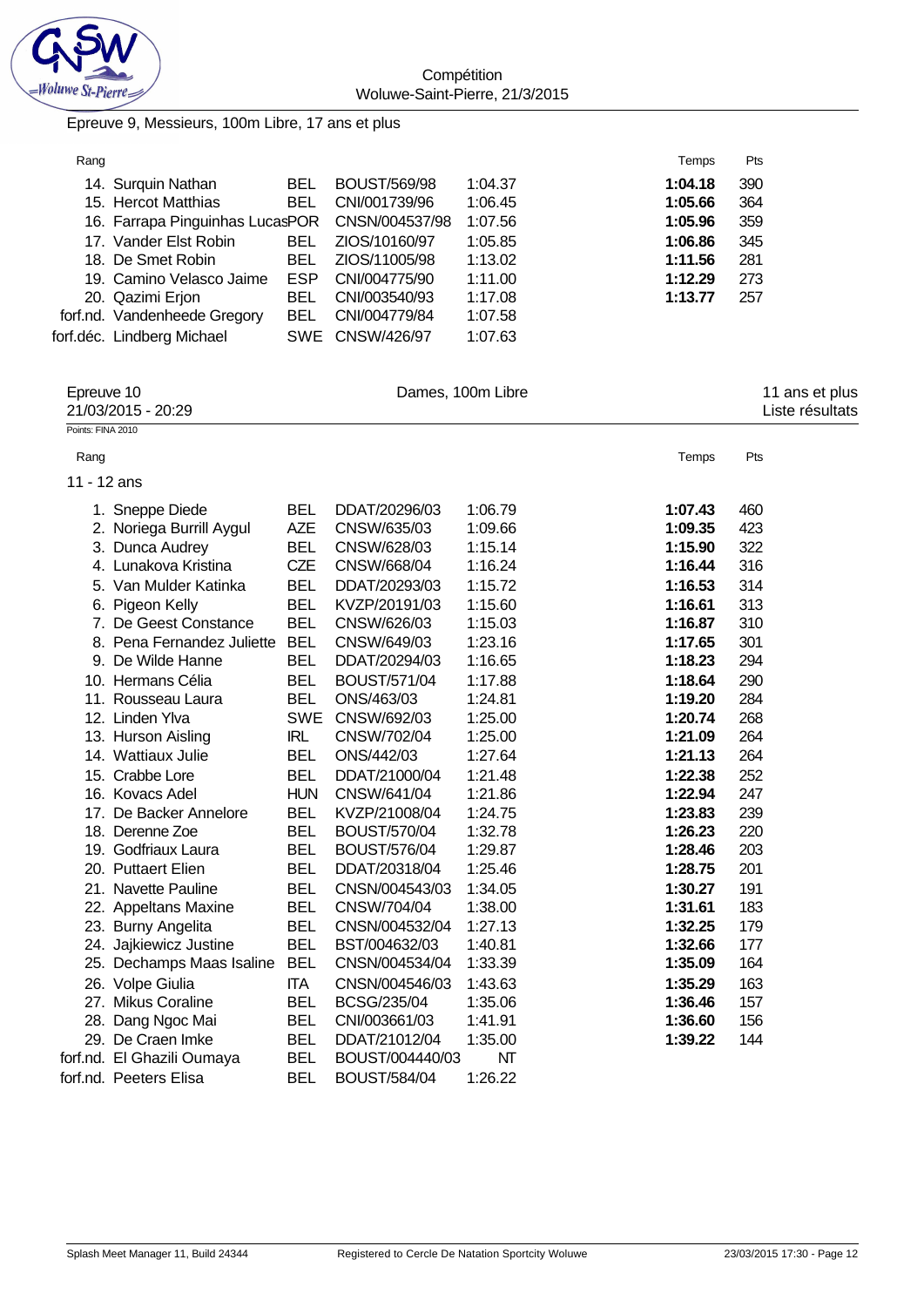

## Epreuve 10, Dames, 100m Libre

## 13 - 14 ans

|             | 1. Senes Emma                   | <b>BEL</b> | CNSW/497/01            | 1:10.78 | 1:05.52 | 501 |
|-------------|---------------------------------|------------|------------------------|---------|---------|-----|
|             | 2. Dunca Mara                   | <b>BEL</b> | CNSW/529/01            | 1:05.88 | 1:05.71 | 497 |
|             | 3. Lednicka Hanka               | CZE        | CNSW/512/01            | 1:05.81 | 1:06.27 | 485 |
|             | 4. Rossi Jacqueline             | <b>ITA</b> | CNSW/473/02            | 1:09.52 | 1:06.87 | 472 |
|             | 5. Blothiaux Aline              | <b>BEL</b> | BCSG/240/01            | 1:07.05 | 1:08.21 | 444 |
|             | 6. Guzaite Ema                  | LTU        | CNSW/689/02            | 1:11.94 | 1:10.12 | 409 |
|             | 7. Vanderstappen Kim            | <b>BEL</b> | KVZP/20185/01          | 1:09.07 | 1:10.51 | 402 |
|             | 8. Visée Chloé                  | <b>BEL</b> | BCSG/248/01            | 1:08.87 | 1:10.52 | 402 |
|             | 9. Nava Alexandra               | <b>ITA</b> | CNSW/546/01            | 1:10.49 | 1:10.61 | 401 |
|             | 10. Kopa Madli                  | <b>EST</b> | CNSW/633/02            | 1:15.68 | 1:10.64 | 400 |
|             | 11. Carton Sam                  | <b>BEL</b> | DDAT/20274/02          | 1:11.44 | 1:12.29 | 373 |
|             | 12. Heymans Alissia             | <b>BEL</b> | CNSW/632/01            | 1:12.69 | 1:12.83 | 365 |
|             |                                 | <b>BEL</b> |                        |         |         |     |
|             | 13. Huyghebaert Imane           |            | CNSW/490/01            | 1:16.01 | 1:12.88 | 364 |
|             | 14. Kiambi Pauline              | <b>BEL</b> | KVZP/21005/02          | 1:13.68 | 1:12.91 | 364 |
|             | 15. De Niels Indra              | <b>BEL</b> | ZIOS/20100/02          | 1:23.48 | 1:13.71 | 352 |
|             | 16. Wild Joséphine              | <b>GBR</b> | CNSW/536/01            | 1:13.71 | 1:15.10 | 333 |
|             | 17. Van Oudenhove Ninon         | <b>BEL</b> | CNSW/699/02            | 1:15.92 | 1:16.45 | 315 |
|             | 18. Porton Olivia               | <b>BEL</b> | CNSW/534/02            | 1:17.54 | 1:16.81 | 311 |
|             | 19. Van Genechten Fien          | <b>BEL</b> | KVZP/20197/01          | 1:19.44 | 1:18.32 | 293 |
|             | 20. Tabureau Lucie              | <b>BEL</b> | ONS/430/01             | 1:10.50 | 1:18.35 | 293 |
|             | 21. Lopez de Goicoechea LeirESP |            | CNSW/643/02            | 1:23.09 | 1:18.70 | 289 |
|             | 22. Fyfe Leia                   | <b>FRA</b> | CNSN/004538/02         | 1:18.53 | 1:18.72 | 289 |
|             | 23. Carananos Jade              | <b>BEL</b> | SCR/191/02             | 1:16.77 | 1:20.93 | 266 |
|             | 24. Ledesma Alvira Ana          | <b>ESP</b> | CNSW/004442/02 1:25.00 |         | 1:20.95 | 266 |
|             | 25. Buggenhout Natalia          | <b>BEL</b> | CNSW/538/02            | 1:26.36 | 1:23.53 | 242 |
|             | 26. Ricketts Clara              | <b>GBR</b> | CNSW/713/02            | NT      | 1:26.84 | 215 |
|             | 27. Lechifflard Aurélie         | <b>BEL</b> | CNSN/004540/02         | 1:28.96 | 1:29.99 | 193 |
|             | 28. Boudouasel Rania            | <b>BEL</b> | CNI/003549/01          | 1:30.76 | 1:32.43 | 178 |
|             | 29. Latif Kenza                 | <b>BEL</b> | CNI/99999/02           | NΤ      | 1:44.87 | 122 |
|             | forf.nd. Zelena Tereza          | CZE        | RBP/942/01             | 1:17.75 |         |     |
|             |                                 |            |                        |         |         |     |
| 15 - 16 ans |                                 |            |                        |         |         |     |
|             |                                 |            |                        |         |         |     |
|             | 1. Buggenhout Niki              | <b>BEL</b> | CNSW/418/00            | 1:03.44 | 1:02.38 | 581 |
|             | 2. Devreux Laura                | <b>BEL</b> | CNSW/543/99            | 1:05.74 | 1:06.53 | 479 |
|             | 3. Van Oudenhove Naïs           | <b>BEL</b> | CNSW/551/99            | 1:07.40 | 1:07.13 | 466 |
|             | 4. Deladrier Margault           | <b>BEL</b> | BCSG/243/00            | 1:07.17 | 1:07.86 | 451 |
|             | 5. Porton Océane                | <b>BEL</b> | CNSW/533/99            | 1:08.50 | 1:08.36 | 441 |
|             | 6. Brunelli Luana               | <b>BEL</b> | BCSG/241/99            | 1:07.39 | 1:08.65 | 436 |
|             | 7. Wuillem Sannerie             | <b>BEL</b> | RBP/793/99             | 1:07.29 | 1:09.61 | 418 |
|             | 8. Vantyghem Marion             | <b>BEL</b> | ONS/386/00             | 1:12.96 | 1:12.13 | 376 |
|             | 9. Vander Elst Anke             | <b>BEL</b> | ZIOS/20177/99          | 1:22.77 | 1:12.42 | 371 |
|             | 10. Decloedt Marie              | <b>BEL</b> | KVZP/20195/00          | 1:13.14 | 1:13.91 | 349 |
|             | 11. Want Manon                  | <b>BEL</b> | RBP/963/00             | 1:23.20 | 1:15.83 | 323 |
|             | 12. De Niels Jarka              | <b>BEL</b> | ZIOS/20173/00          | 1:21.16 | 1:16.59 | 314 |
|             | 13. Dekens Océane               | <b>BEL</b> | CNSN/004535/00         | 1:17.97 | 1:17.66 | 301 |
|             | 14. Ricketts Julia              | <b>GBR</b> | CNSW/714/00            | NΤ      | 1:17.79 | 299 |
|             | 15. Vukadin Anja                | <b>CRO</b> | RBP/822/00             | 1:16.77 | 1:18.83 | 288 |
|             | 16. Trioen Laura                | <b>BEL</b> | DDAT/20269/00          | 1:15.79 | 1:19.20 | 284 |
|             | 17. Parekh Carolina             | <b>USA</b> | CNSW/693/00            |         |         |     |
|             |                                 |            |                        | NΤ      | 1:19.39 | 282 |
|             | 18. Troniseck Marie             | <b>BEL</b> | RBP/918/00             | 1:23.69 | 1:22.93 | 247 |
|             | 19. Janssen Marie               | <b>GER</b> | CNSN/004791/99         | 1:27.21 | 1:24.52 | 233 |
|             | forf.nd. Noiset Sorenza         | <b>BEL</b> | CNSW/396/99            | 1:10.22 |         |     |
|             | forf.déc. Huyghebaert Léone     | <b>BEL</b> | CNSW/462/99            | 1:09.93 |         |     |